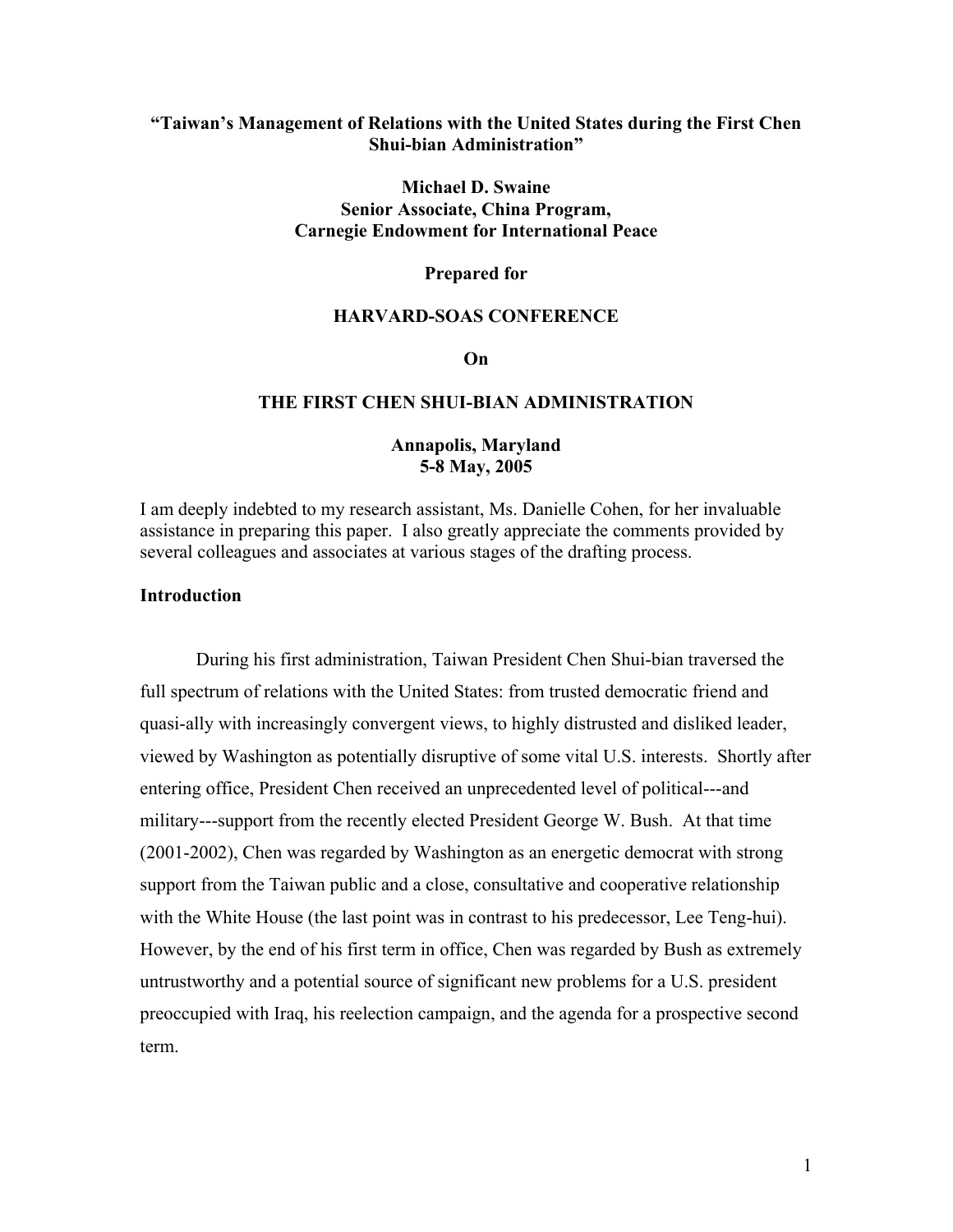Such a radical reversal came about as a result of a combination of broad shifts in U.S. foreign policy priorities, domestic political forces in Taiwan, the inexperience and immaturity of the Chen Administration, and perhaps most importantly, a series of personal blunders by President Chen in respect to his management of relations with the White House, and with President Bush in particular. Fundamentally, the mistakes of the first Chen Administration derived to a large extent from a misreading of the U.S. policy dynamic involving Taiwan. Chen placed narrower, short-term domestic political calculations above those fundamental, enduring strategic imperatives that confront every Taiwan government---especially the imperative of maintaining reasonably close and cooperative relations with the U.S.

The first section of this chapter identifies Taiwan's core foreign and security policy interests and its resulting policy priorities, particularly toward the United States. The second section identifies and examines the goals and policies of the first Chen Shuibian administration vis-à-vis the United States. The third section analyzes how and why these policies and objectives evolved over the first Chen administration, and identifies the major factors contributing to both success and, especially, failure. The fourth section draws some broader lessons of relevance to the second Chen term and to the future, for both Taiwan and for the United States. The fifth section assesses the events of the first Chen administration in light of developments in U.S.-Taiwan relations during Chen's second term.

## **I. Taiwan's Most Vital Foreign and Security Policies and Interests**

In formulating and implementing policies toward the United States, any occupant of Taiwan's Presidential Office must address three essential sets of interests and objectives. First, the president must strive to maintain domestic support for the Taiwan government as an open and democratic polity representing the interests and aspirations of the majority of the Taiwan population. This imperative obviously requires any president to consider the domestic political implications of his government's policies toward the outside world.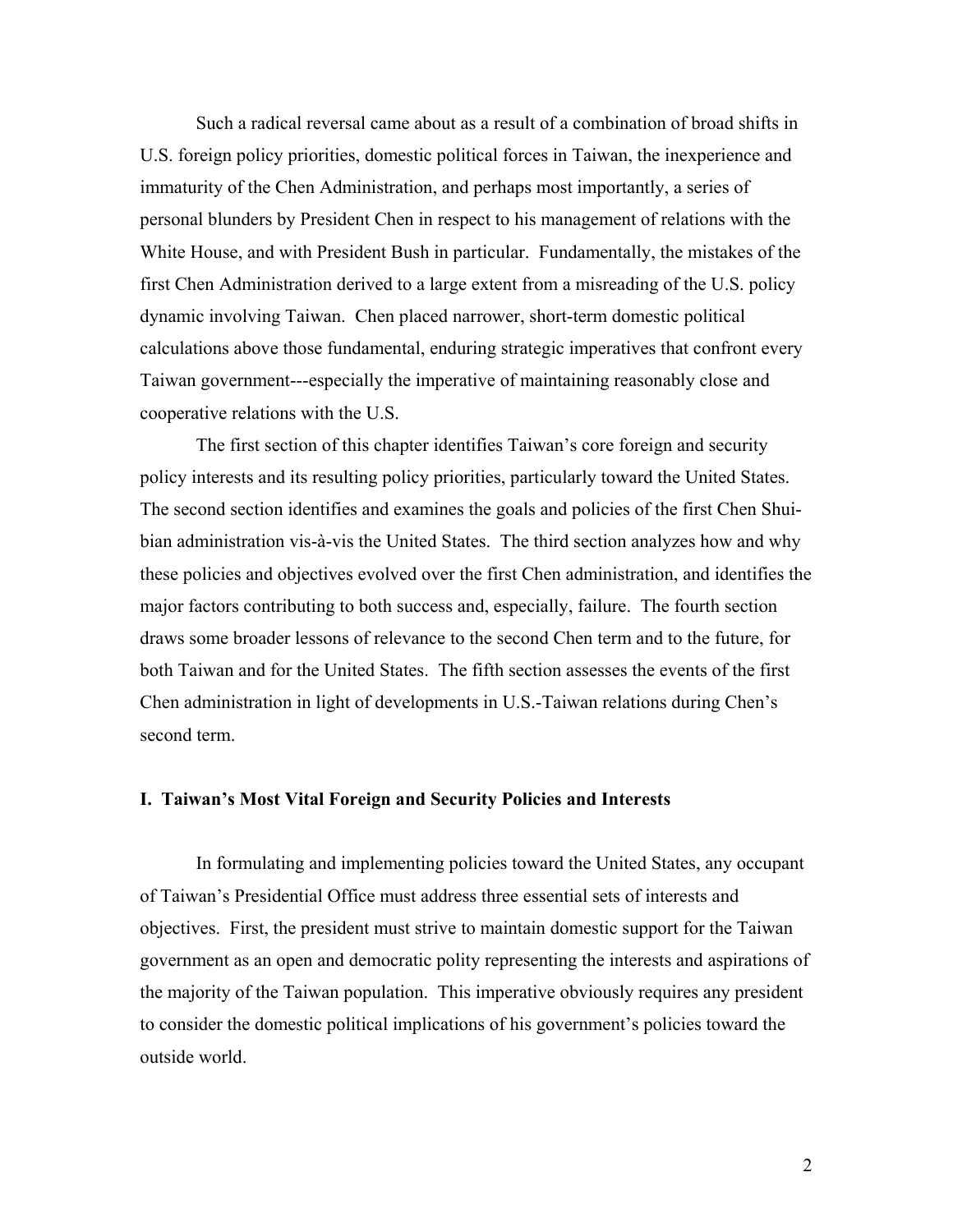For Taiwan political leaders such as Chen Shui-bian---who favor political separation from Mainland China---this consideration arguably translates into a need to achieve ever greater levels of formal or tacit recognition for Taiwan by the international community as a sovereign and independent nation, in order to maintain the support of his "core" pro-independence political base. Such an imperative can run afoul of the strong U.S. interest in preventing any unilateral shifts in the "status quo" (as defined by Washington) that might provoke a China-Taiwan crisis. It can also provoke the Chinese government into a potentially ruinous military assault.

Second, any Taiwan president must sustain popular confidence in the ability of his/her government to protect Taiwan's physical security in the face of increasing Chinese military capabilities and to ensure Taiwan's continued prosperity, in large part through growing economic intercourse with the Mainland. This imperative requires the leader of Taiwan to walk a fine line between, on the one hand, alerting the public to the dangers posed by both an increasingly strong Chinese military and---in some cases-- closer contact with the Mainland, and, on the other, permitting an expansion of those trade, investment, and technology flows to China that many observers regard as essential to the island's current and future economic growth.

In walking this line, Taiwan's president inevitably must assess public attitudes of threat and opportunity toward the Mainland.<sup>1</sup> The president must also take into consideration the assessment of the United States regarding the potential threat posed by China as well as Washington's estimates of the level of defense capacity required by Taiwan.

Third, the president of Taiwan must strive to maximize all possible political, diplomatic, and military assistance and recognition provided by the international community, especially the United States. This requires constant efforts to expand Taiwan's international presence. More important, it also requires the maintenance of a strong level of U.S. backing for the Taiwan Relations Act and the so-called Six Assurances, $<sup>2</sup>$  which together provide the basis of American political and military support</sup>

<u>.</u>

<sup>&</sup>lt;sup>1</sup> Many Taiwan political leaders and ordinary citizens seem to hold different views regarding whether and under what circumstances China might actually attack Taiwan.

 $2$  The Six Assurances were six points proposed by the ROC government to the U.S. government in 1982 as guidelines for the latter to use in conducting U.S.-Taiwan relations. The points were accepted by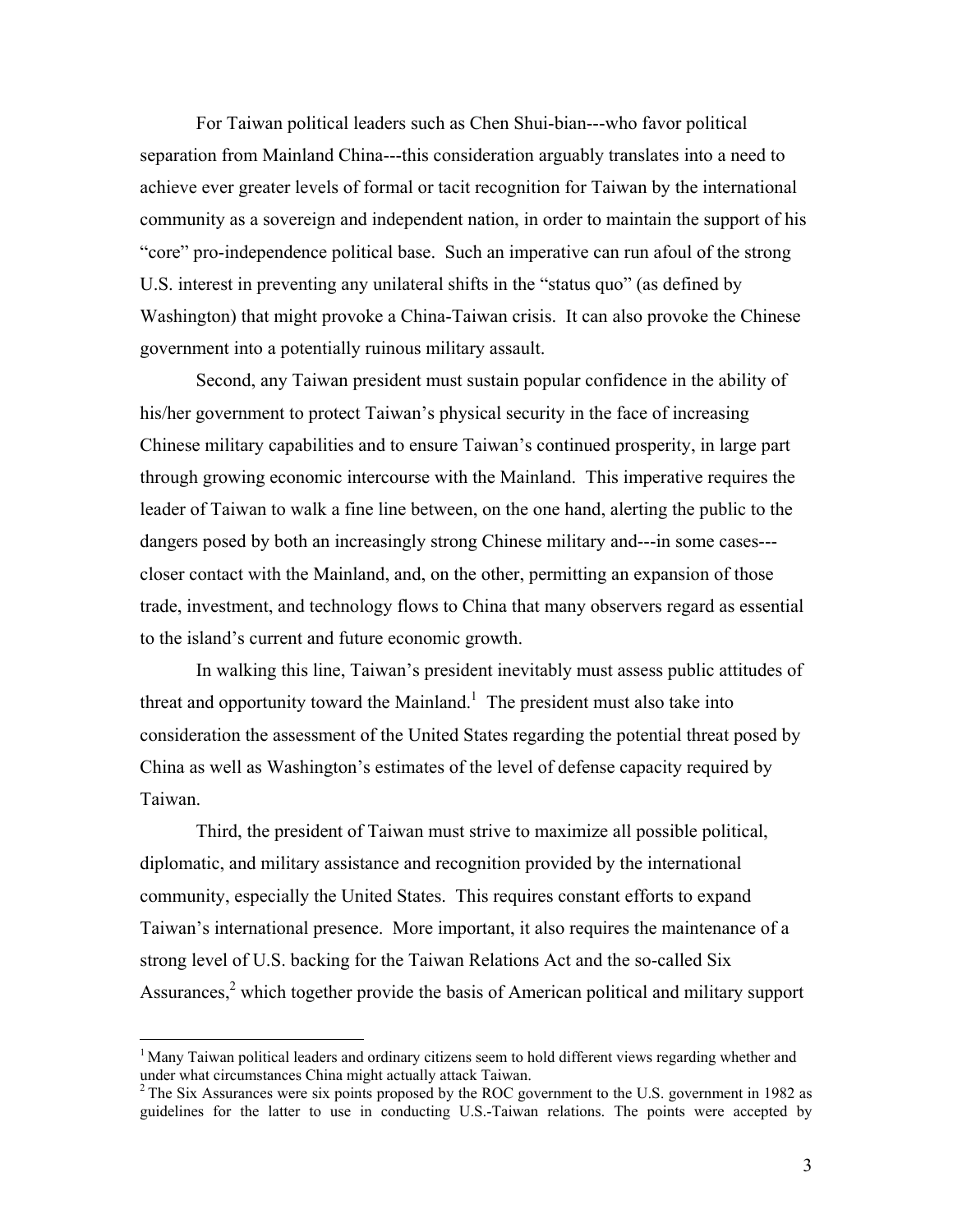for Taiwan. This objective, in turn, implies a desire to deepen the degree of backing for Taiwan provided by U.S. political and economic elites, especially Members of Congress and important business leaders.<sup>3</sup> This basic interest also implies efforts to improve the level and type of U.S. military assistance provided to Taiwan in order both to strengthen Taiwan's military capabilities vis-à-vis China and to convey an impression of closer bilateral U.S.-Taiwan political and security ties.<sup>4</sup>

Such attempts to strengthen the U.S. commitment to Taiwan must be undertaken without provoking a major conflict with Mainland China. At the same time, while striving to elicit ever greater levels of US support (and to oppose US actions deemed against Taiwan's interests), Taiwan's president must also seek to avoid antagonizing the U.S. government, and in particular the Executive Branch. This can occur if Taiwan excessively plays the Congress against the White House, or ignores the views of the U.S. president toward such vital U.S. national security issues as relations with China. Taiwan's leadership cannot assume that the U.S. can (or will) support and protect the island in every instance.<sup>5</sup>

Washington. They state that: (1) The United States will not set a date for termination of arms sales to Taiwan, (2) The United States will not alter the terms of the Taiwan Relations Act, (3) The United States will not consult with China in advance before making decisions about U.S. arms sales to Taiwan, (4) The United States will not mediate between Taiwan and China, (5) The United States will not alter its position about the sovereignty of Taiwan—which was, that the question was one to be decided peacefully by the Chinese themselves—and would not pressure Taiwan to enter into negotiations with China, and 6) The United States will not formally recognize Chinese sovereignty over Taiwan. See Paul H. Tai, ed., *United States, China, and Taiwan: Bridges for a New Millennium* (Carbondale, Illinois: Public Policy Institute, 1999), 260–61.

<sup>&</sup>lt;sup>3</sup> During the Lee Teng-hui and Chen Shui-bian administrations, these ties have been reinforced by appeals made to both American elites and the American public to support Taiwan as a burgeoning democracy and a strong proponent of human rights whose behavior and outlook contrasts greatly with the behavior and outlook of the PRC regime. Such efforts are ultimately focused on attaining widespread recognition within the United States of the importance to U.S. national interests of preserving a prosperous, free and democratic Taiwan.

<sup>4</sup> Although rarely openly acknowledged, Taiwan's policy toward the United States also includes efforts to prevent Washington from improving relations with Mainland China at Taipei's expense, or explicitly striking a "deal" with Beijing that might compromise Taiwan's interests. This foreign policy objective is clearly reflected in the so-called Six Assurances. These two paragraphs were largely drawn from Michael D. Swaine and James Mulvenon, Taiwan's Foreign and Defense Policies: Feature and Determinants (Santa Monica, CA: RAND, 2001), 98–99.

<sup>&</sup>lt;sup>5</sup> The Taiwan Relations Act merely indicates that any use of force against Taiwan by the PRC would be viewed with "grave concern" by Washington, and that, if mainland China poses a military threat to Taiwan's security, the President should consult with the Congress as to how to respond. For the full text of the TRA, see Paul H. Tai, ed., United States, China, and Taiwan: Bridges for a New Millennium (Carbondale, IL.: Public Policy Institute, Southern Illinois University, 1999), 237–51.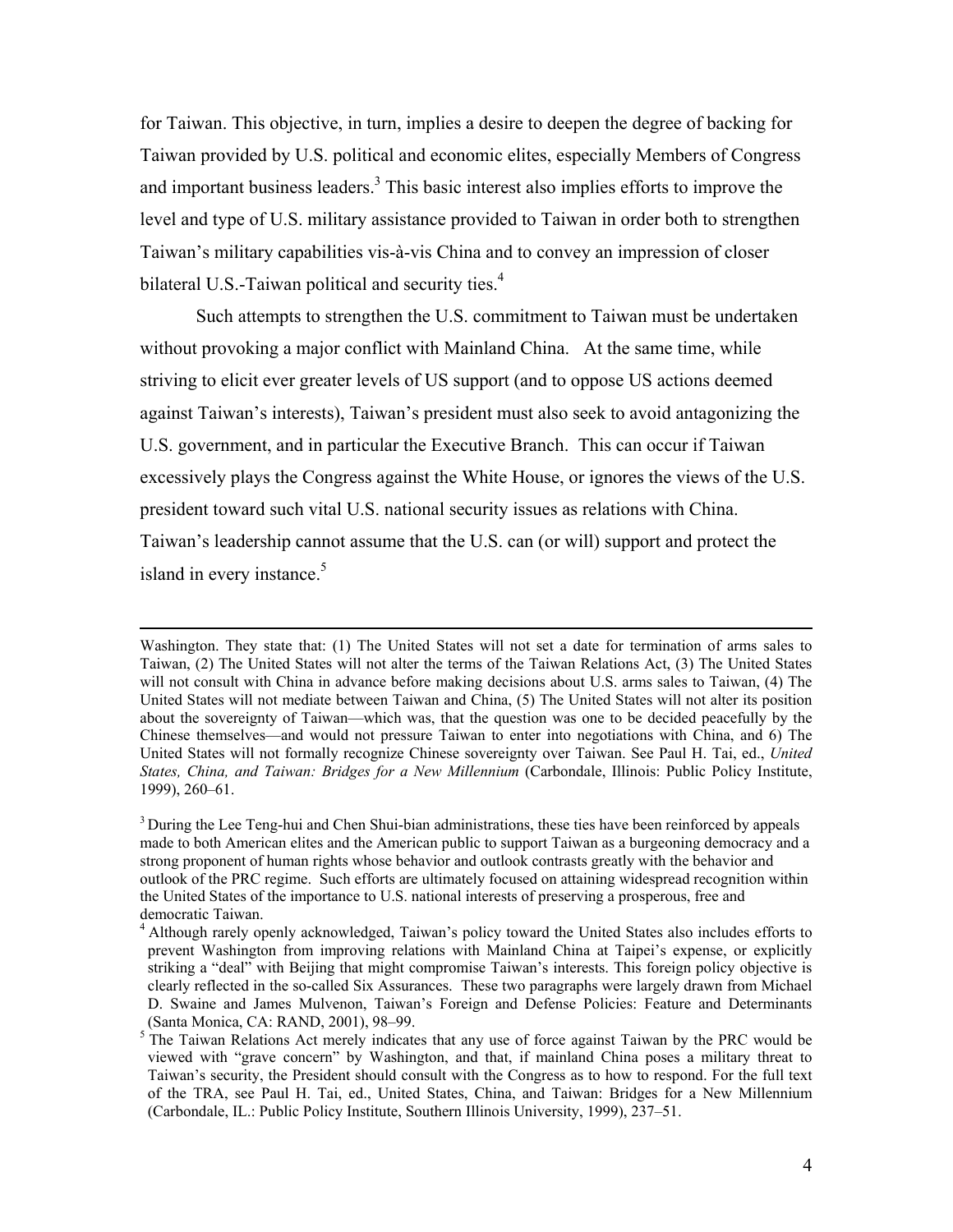As the above indicates, any Taiwan president must carefully weigh and balance several potentially conflicting sets of interests in formulating and implementing external relations with China and the United States. This balancing act becomes particularly difficult when Taiwan's leader is a strong advocate of greater political separation from the Mainland and relies for his political survival upon those among the public who favor either independence or expanding levels of autonomy from Beijing. Moreover, the challenge facing Taiwan's president is made all the more difficult when he/she lacks both foreign policy and national leadership experience, as was the case with Chen Shui-bian during his first term in office.

# **II. Policies or interests of the Chen Shiu-bian administration vis-à-vis the U.S. government**

Since taking office in May 2000, Chen Shui-bian has attempted to implement a range of largely interrelated policies and objectives toward the United States. Some of these are clear continuations of past policies, especially those that came to the fore during the later years of the Lee Teng-hui era. Others reflect more unique efforts to advance Chen's own version of the above national interests and objectives. And some initiatives emerged in reaction to specific "new" policies or statements toward China and Taiwan enunciated by the Clinton Administration. These policies and objectives were not laid out in any organized, formal or systematic manner. They have become apparent over time, largely on the basis of statements or actions by the Chen government. Others were conveyed to the author by knowledgeable observers in off-the-record interviews.

One longstanding objective of the Taiwan government (under both Lee and Chen) has been to avoid or eliminate any U.S. government pressure on Taiwan---however slight---to enter into political negotiations with Beijing. During the later years of the Clinton Administration, Taipei came to believe that Washington was attempting to exert such pressure by advocating consideration of a so-called "interim agreement." This concept, proposed by Asia policy officials of the Clinton administration such as Stanley Roth and Kenneth Lieberthal, was designed to "[bound] the disagreement for an agreedupon period and…[create] some measure of political confidence" that would eventually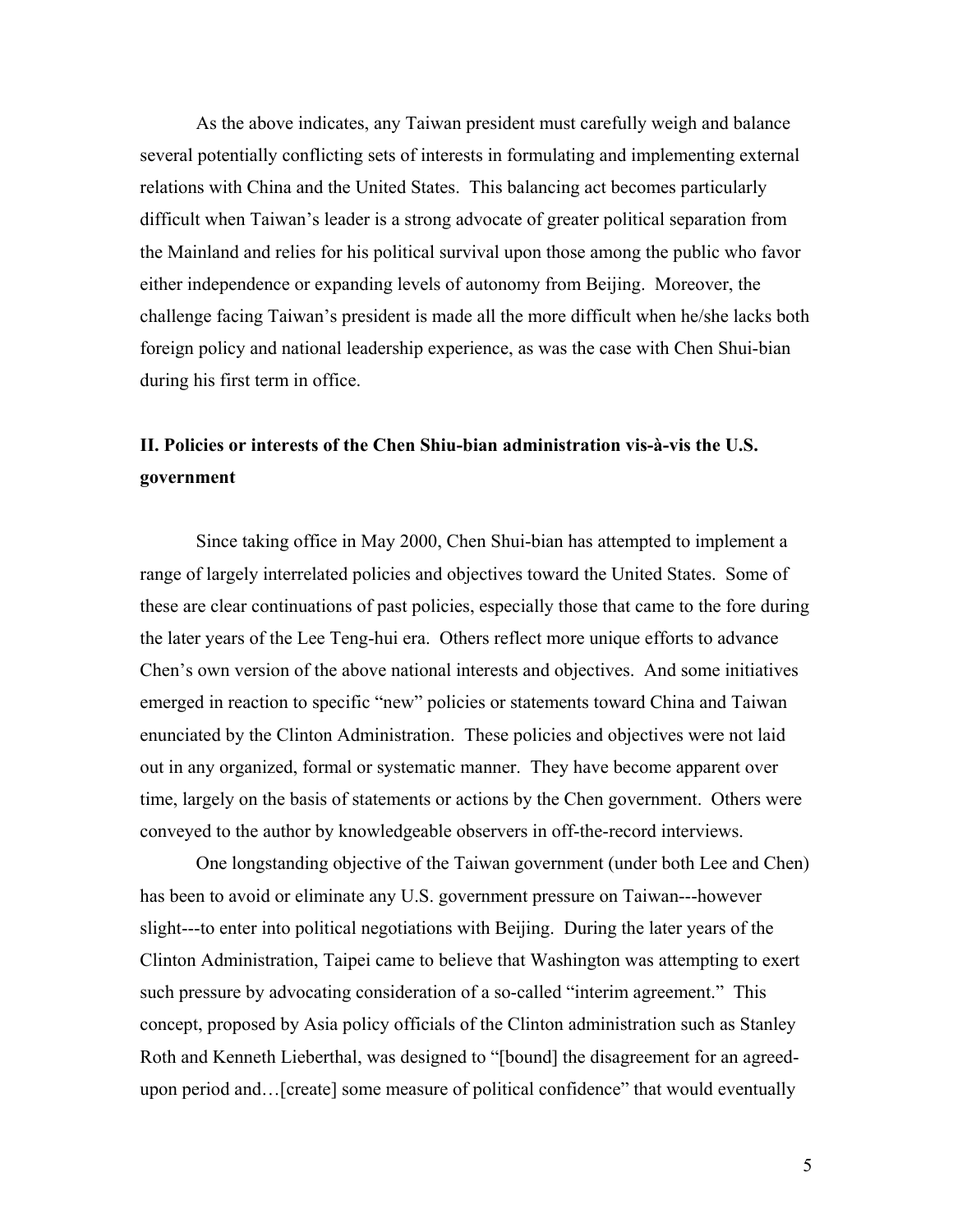form the basis for a political resolution.<sup>6</sup> The Lee and Chen administrations regarded this concept as an effort to get Taiwan to relinquish some significant bargaining chips (such as the claim to separate international status) and accept eventual reunification, in return for a Chinese pledge not to employ force. Moreover, both administrations strove to discourage Washington, and especially members of Congress, from supporting the concept.7

A second objective was to get the U.S. government to downplay or, if possible, repudiate the "Three No's" uttered by President Clinton in June 1998 during a state visit to China. In response to a question asked following a speech delivered in Shanghai, Clinton stated that: "We don't support independence for Taiwan, or two Chinas or one Taiwan, one China. And we don't believe that Taiwan should be a member in any organization for which statehood is a requirement."<sup>8</sup> This statement--- and the fact that it was delivered in China---were interpreted by the Lee and Chen administrations as a subtle yet significant change in U.S. policy against Taiwan's interests, and in particular against the notion of an independent Taiwan. Hence, Chen Administration officials continued the effort of the Lee government to press U.S. politicians and opinion makers to reject the statement as an unacceptable policy shift.<sup>9</sup>

More broadly, the Lee and Chen Administrations also pressed for greater U.S. support for Taiwan's overall, longstanding effort to increase its international profile. Washington's stance toward Taiwan's presence in international organizations, the

<sup>6</sup> Richard C. Bush, *Untying the Knot: Making Peace in the Taiwan Strait* (Washington, DC: Brookings Institution Press, 2005), p. 280-281. For Roth's formulation of the interim agreements concept, see Stanley O. Roth, "The Taiwan Relations Act at Twenty – And Beyond," U.S. Department of State, March 24, 1999, www.state.gov/www/policy\_remarks/1999/990324\_roth\_taiwan.html. For Lieberthal's suggestion about an interim agreement, see Kenneth Lieberthal, "Cross-Strait Relations," in *China Under Jiang Zemin*, ed. Hung-mao Tien and Yun-han Chu (Boulder, Colorado: Lynne Reinner, 2000), 165-82.

<sup>7</sup> Andrew Nathan, "What's Wrong With American Taiwan Policy," *The Washington Quarterly* 23, no. 2 (Spring 2000): 93-106, http://www.twq.com/spring00/232nathan.pdf.<br><sup>8</sup> "1008 Summit and Clinton's Statement on the 'Three Negs.'" June 3

 <sup>&</sup>quot;1998 Summit and Clinton's Statement on the 'Three Noes,'" June 30, 1998, in Shirley A. Kan, "China/Taiwan – Evolution of the 'One China' Policy – Key Statements from Washington, Beijing, and Taipei, *CRS Report for Congress*, June 1, 2004, http://www.opencrs.com/rpts/RL30341\_20040601.pdf. 9 <sup>9</sup> Philip Y.M. Yang, "From Strategic Ambiguity to Three Noes: The Changing Nature of the U.S. Policy Toward Taiwan," paper presented at the conference on "U.S. and Its Allies," Tel Aviv, Israel, November 9- 11, 1998, http://www.taiwansecurity.org/TS/TS-Yang-2.htm.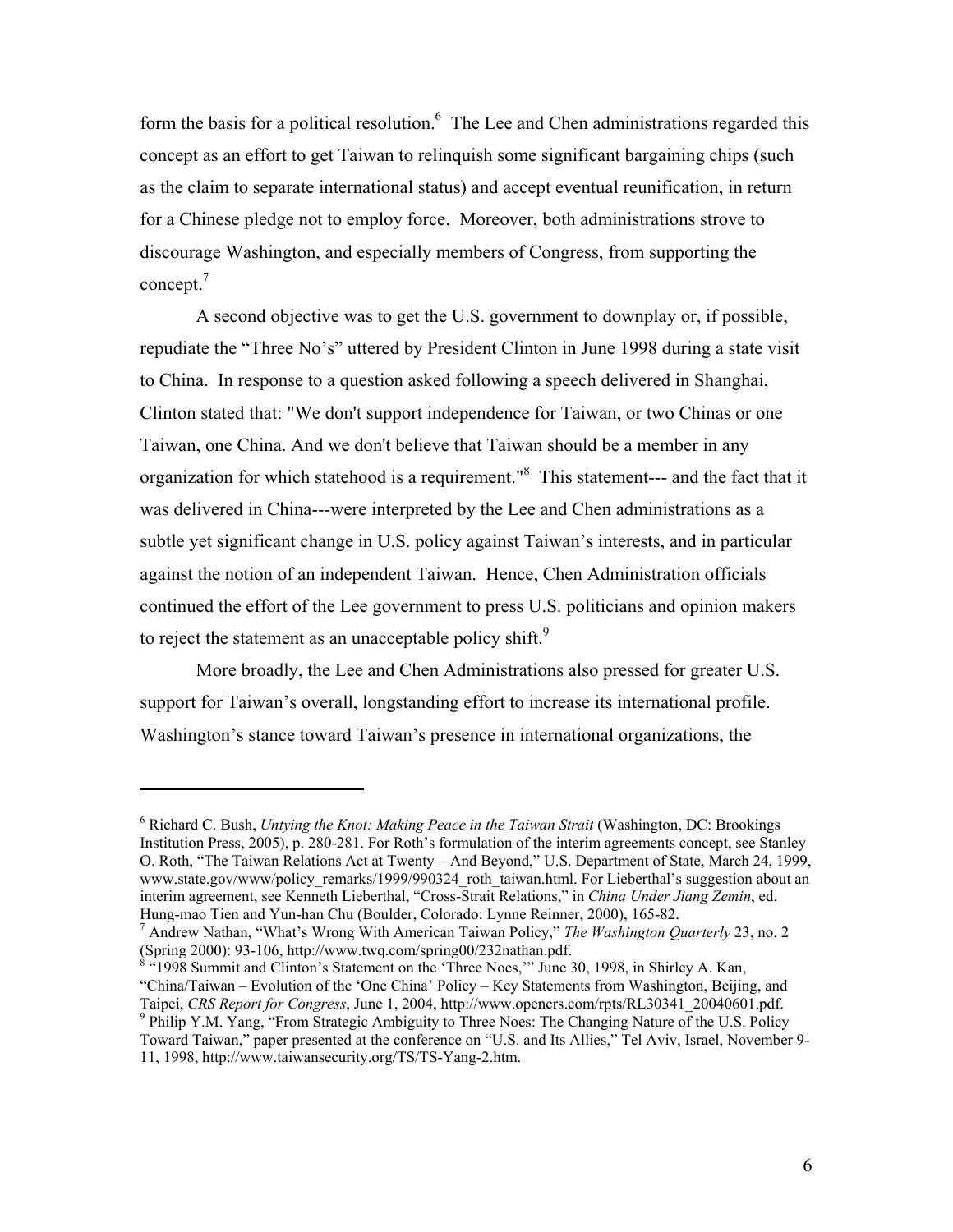treatment it accords senior Taiwan officials, etc. are understandably viewed by Taipei as important factors influencing Taiwan's status in the international community. Hence, both Lee and Chen constantly lobbied Washington to extend greater support for Taipei's admission to organs such as the World Heath Organization, to increase the frequency and raise the status of contacts with the Taiwan government, and to grant the president, vice president, and other high-level officials ever higher levels of treatment during so-called "transit" stops in the United States. $10$ 

A fourth objective involves efforts to deepen economic ties with the United States, as well as Japan and other democratic nations. This policy has been strongly emphasized by the Lee and Chen governments, not only to strengthen Taiwan's economy (which became increasingly troubled during Chen's first term) but also, more importantly, to improve political ties with the U.S. and other democracies and to counterbalance Taiwan's growing economic relationship with China. The latter phenomenon is viewed by the Chen Shui-bian administration in particular as a major force undermining movement toward independence. One notable example of this policy effort is the Chen Administration's interest in establishing a Free Trade Zone (FTA) with the United States.<sup>11</sup>

A fifth objective of Taiwan's policies toward the United States centers on attempts to significantly deepen (and make more public) the level of U.S. military involvement with Taiwan, for both political and security reasons. This effort has focused in particular on increasing the sale of high profile U.S. weapons systems to Taiwan of the type that require close and continuous contact between the U.S. and Taiwan militaries, as well as expanded levels of "software-oriented" military-to-military contact, such as training, strategic dialogues, consultations, etc.<sup>12</sup> Other efforts to "normalize" the overall

http://www.taipeitimes.com/News/taiwan/archives/2004/09/29/2003204811.

<sup>11</sup> Charles Snyder, "Taiwan No Closer to Trade Agreement," *Taipei Times*, April 27, 2003, http://www.taipeitimes.com/News/taiwan/archives/2003/04/27/203674; Jason Dean, Murray Hiebert, and Rebecca Buckman, "Taiwan's Turn?" *Far Eastern Economic Review* 166, no. 28 (July 17, 2003): 32; CNA, "Taiwan Eyes Japan Trade Pact," *Taipei Times*, November 12, 2003: p. 11, http://www.taipeitimes.com/News/biz/archives/2003/11/12/2003075578. Chen also revived Lee's "go south" policy and advocated expanding economic ties with Southeast Asia. Melody Chen, "'Go South' Strategy Threatened," *Taipei Times*, September 29, 2004, p. 2,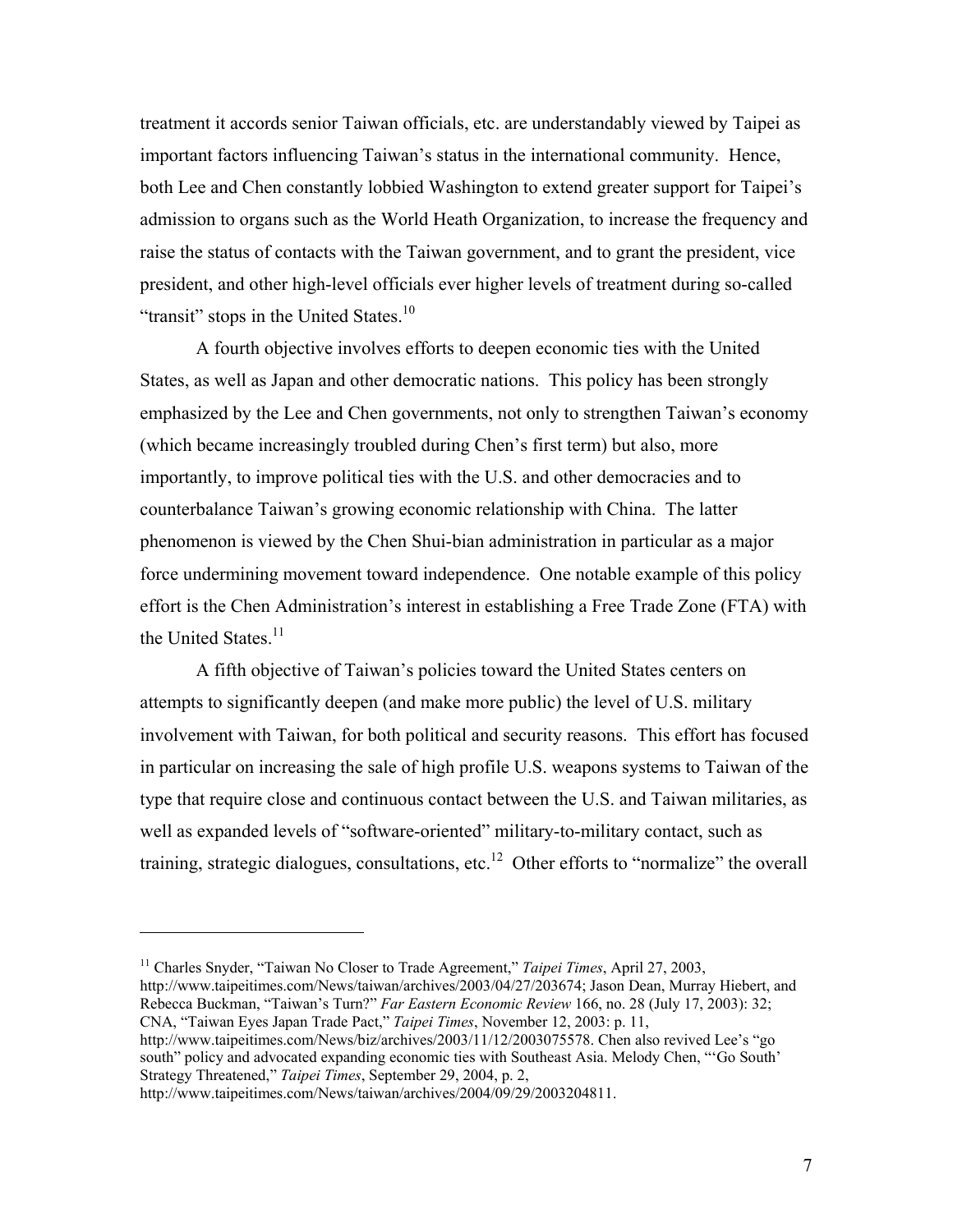security relationship with the United States include ending the annual arms sale decision timetable, for example. $^{13}$ 

Finally, the Chen Administration has sought greater U.S. support for (or at least acquiescence toward) its self-proclaimed effort to "consolidate" Taiwan's current status as a *de facto* sovereign and independent nation. This rhetorical sleight of hand distinguishes between explicit actions associated with a formal or *de jure* assertion of political independence and less formal, more indirect attempts to consolidate Taiwan's status by gradually establishing a separate nationalist identity and international acceptance of the sovereign authority of Taiwan's citizens. The former actions, centered on the so-called "five no's" enunciated by Chen Shui-bian during his inauguration speech in 2000, were declared by Chen to be unnecessary, given Taiwan's *de facto* independent status.<sup>14</sup> However, the latter actions are viewed as highly necessary, and focus primarily on internal political and social changes (e.g., in school textbooks, in constitutional definitions of so-called "administrative" matters, etc.) that strengthen Taiwanese nationalist identity and / or eliminate formal government institutional or conceptual associations with Mainland China.<sup>15</sup> Ultimately, efforts by the Chen Administration to

<sup>12</sup> Dennis Van Vranken Hickey, "Continuity and Change: The Administration of George W. Bush and US Policy Toward Taiwan," *Journal of Contemporary China* 13, no. 40 (August 2004): 466-67; Jason Dean, "For U.S. and Taiwan, Weapons Deal Portends Closer Ties – Advanced Arms on Offer Will Require Cooperation Between Two Militaries," *Wall Street Journal*, April 25, 2001, A15; Shirley A. Kan, "Taiwan: Major U.S. Arms Sales Since 1990," *CRS Report for Congress*, July 5, 2005, p. 6-14, http://fpc.state.gov/documents/organization/50162.pdf; Michael S. Chase, "U.S.-Taiwan Security

Cooperation: Enhancing an Unofficial Relationship, in *Dangerous Strait: The U.S.-Taiwan-China Crisis*, <sup>13</sup> Dennis Van Vranken Hickey, "Continuity and Change: The Administration of George W. Bush and US Policy Toward Taiwan," *Journal of Contemporary China* 13, no. 40 (August 2004): 467; Dana Milbank

and Mike Allen, "Bush to Drop Annual Review of Weapons Sales to Taiwan," *Washington Post*, April 25, 2001, http://taiwansecurity.org/WP/2001/WP-042501.htm; Michael S. Chase, "U.S.-Taiwan Security Cooperation: Enhancing an Unofficial Relationship, in *Dangerous Strait: The U.S.-Taiwan-China Crisis*, Nancy Bernkopf Tucker, ed. (New York: Columbia University Press, 2005), 171-174.<br><sup>14</sup> During his speech, Chen promised that his administration would not declare independence, alter the

national title, push for the inclusion in the Constitution of Lee Teng-hui's independence-oriented "state-tostate" concept, promote a national referendum on independence or unification, or abolish the National Unification Council or the Guidelines for National Unification. However, Chen also stated that this pledge was based on the condition that China not exhibit any intention of attacking Taiwan. The clear implication, confirmed by Chen in subsequent statements, was that the pledge would be discarded if China showed such an intent. Office of the President, Republic of China (Taiwan), "Inaugural Speech; Taiwan Stands Up:<br>Toward the Dawn of a Rising Era," May 20, 2000, www.president.gov.tw/1 president/e subject-06e.html. <sup>15</sup> Other examples include the decision by the Ministry of Foreign Affairs to add the words "issued in Taiwan" to passport covers and the initial push for referenda on domestic issues, under the rationale that the citizens of the democratic Republic of China should have the right to voice their opinions through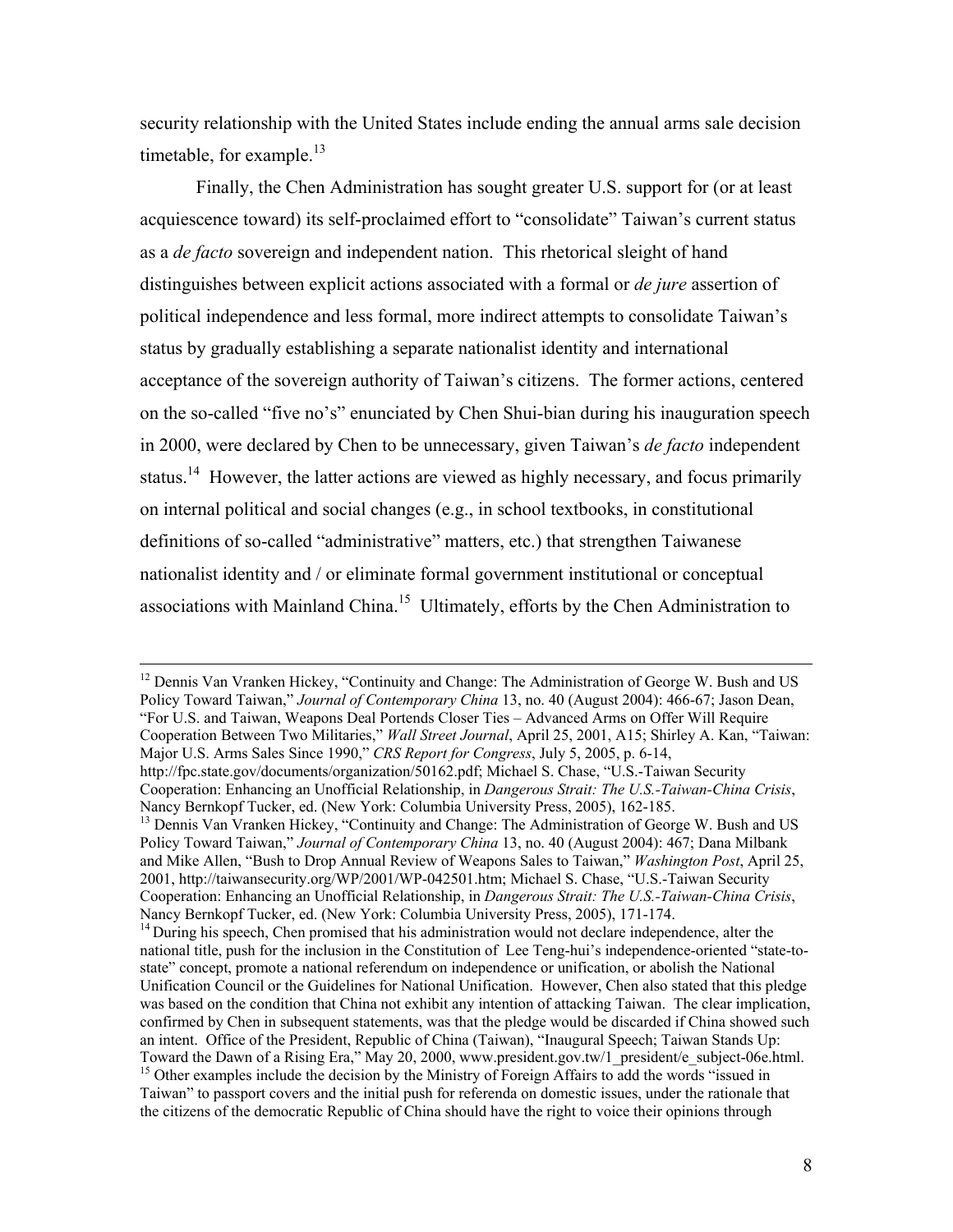elicit U.S. support for such potentially radical initiatives imply a desire to increase, if possible, US incentives to reassess and perhaps even to discard the Washington's "One China" policy.. $16$ 

#### **III. The Policy Record Over the First Term**

Chen Shui-bian enjoyed considerable success during at least the first year or yearand-a-half of his first term in attaining many of the above objectives.17Some of Chen's policy successes occurred because his government's policies were convergent with the interests and policies of the U.S. government at the time. For example, upon taking office, the Bush Administration sought to strike a clear contrast with the Clinton Administration's allegedly pro-China stance and supposedly "weak" military backing for

17 "China Presses U.S. Over Taiwan 'Republic' Comments, *CNN.com*, April 5, 2002,

http://archives.cnn.com/2002/WORLD/asiapcf/east/04/05/china.taiwan/?related; Robert Sutter, "Bush Administration Policy Toward Beijing and Taipei," *Journal of Contemporary China* 12, no. 36 (August 2003): 483; Bruce J. Dickson, "New Presidents Adjust Old Policies: US-Taiwan Relations Under Chen and Bush," *Journal of Contemporary China* 11, no. 33 (2002): 648, 652-53; Dennis Van Vranken Hickey, "Continuity and Change: The Administration of George W. Bush and US Policy Toward Taiwan," *Journal of Contemporary China* 13, no. 40 (August 2004): 471; Dennis Van Vranken Hickey, "Continuity and Change: The Administration of George W. Bush and US Policy Toward Taiwan," *Journal of Contemporary China* 13, no. 40 (August 2004): 466-67; Jason Dean, "For U.S. and Taiwan, Weapons Deal Portends Closer Ties – Advanced Arms on Offer Will Require Cooperation Between Two Militaries," *Wall Street Journal*, April 25, 2001, A15; Shirley A. Kan, "Taiwan: Major U.S. Arms Sales Since 1990," *CRS Report for Congress*, July 5, 2005, p. 6-14, http://fpc.state.gov/documents/organization/50162.pdf; Michael S. Chase, "U.S.-Taiwan Security Cooperation: Enhancing an Unofficial Relationship, in *Dangerous Strait: The U.S.-Taiwan-China Crisis*, Nancy Bernkopf Tucker, ed. (New York: Columbia University Press, 2005), 162-185; Erich Shih, "The Conduct of U.S.-Taiwan Relations 2000-2004," The Brookings Institution, CNAPS Working Paper, October 2004, 4-6, http://www.brookings.edu/fp/cnaps/papers/shih2004.pdf.

referenda. Erich Shih, "The Conduct of U.S.-Taiwan Relations 2000-2004," The Brookings Institution, CNAPS Working Paper, October 2004, p. 6, http://www.brookings.edu/fp/cnaps/papers/shih2004.pdf; Cheng-yi Lin and Wen-cheng Lin, "Chen Shui-bian's Defensive Referendum and the Taipei-Beijing-Washington Relationship," paper presented at "US-China-Taiwan Relations Under the Second Bush and Chen Administrations," Center for China-US Cooperation, Graduate School of International Studies, University of Denver, May 14, 2003, p. 7.

<sup>&</sup>lt;sup>16</sup> The U.S. One China policy was originally founded on the notion, expressed in the Sino-American normalization communiqués of the seventies and eighties, that Washington does not challenge the Chinese assertion that Taiwan is a part of China. Since then, the policy has evolved to place a greater stress on the notion that the U.S. will a) support any resolution of the status of Taiwan as long as it is peacefully attained and reflects the wishes of citizens on both sides of the Taiwan Strait; and b) oppose any effort to unilateral change the status quo across the Strait, as defined by Washington.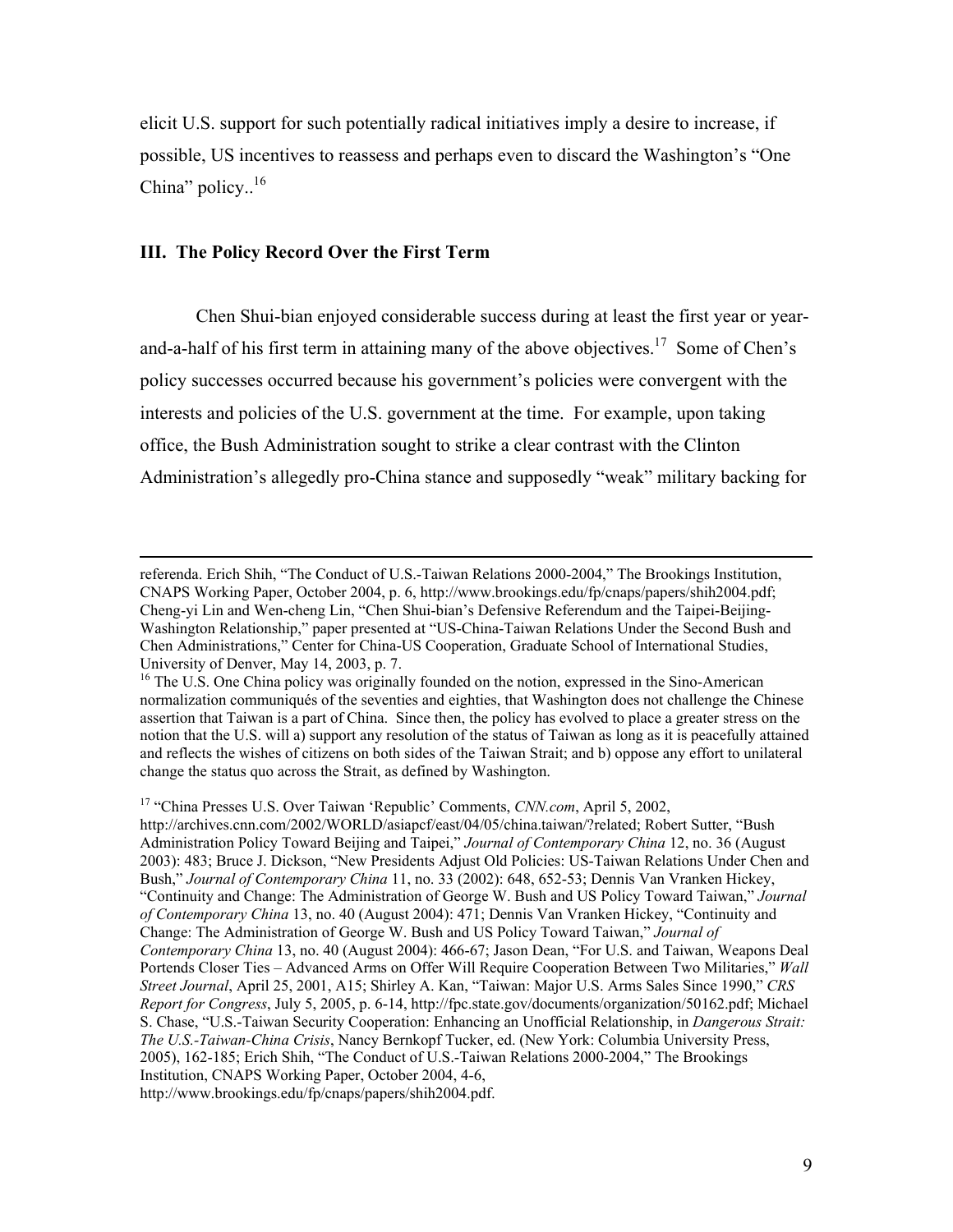Taiwan in the face of a growing Chinese military threat.<sup>18</sup> Overall, it was determined to restore "dignity" in the US treatment of Taiwan and its leaders. This approach initially inclined the Bush Administration to extend considerable political and military support to Taiwan, and thus permitted the Chen government to achieve some notable successes.19 For example, Bush exerted no pressure on Taipei to enter into any type of "interim agreement," as described above. Also, no Bush official repeated the exact language of Clinton's Three No's" of 1998, and Washington exhibited greater rhetorical support for Taiwan's admission into international organizations, most notably the World Health Organization.20 Perhaps of greatest significance, Bush was also the first president to clearly express a commitment to "do whatever it takes" to defend Taiwan if the island were attacked by China, thus apparently removing what had been a pillar of the U.S. deterrence policy of "strategic ambiguity" toward Beijing and Taipei.<sup>21</sup> He also approved an unprecedented array of major new weapons systems for Taiwan, including weapons that had been denied many times by previous administrations, such as advanced diesel submarines and Orion P-3 anti-submarine-warfare (ASW) aircraft. And Bush at the same

<sup>19</sup> Kerry B. Dumbaugh, "Taiwan: Recent Developments and Policy Choices," *CRS Issue Brief for Congress*, March 17, 2005, p. 11, http://fpc.state.gov/documents/organization/44122.pdf. <sup>20</sup> "Clinton's China Policy Dropped," *AP*, March 19, 2001, http://taiwansecurity.org/AP/2001/AP-

<sup>031901.</sup>htm; "China Presses U.S. Over Taiwan 'Republic' Comments, *CNN.com*, April 5, 2002, http://archives.cnn.com/2002/WORLD/asiapcf/east/04/05/china.taiwan/?related.

<sup>&</sup>lt;sup>21</sup> Bush's comment that he would "do whatever it takes" was widely covered by the press. See Kelly Wallace, "Bush Pledges Whatever It Takes to Defend Taiwan," *CNN.com*, April 24, 2001, http://archives.cnn.com/2001/ALLPOLITICS/04/24/bush.taiwan.abc; "Bush Vows 'Whatever It Takes' to Defend Taiwan," *CNN.com*, April 25, 2001,

http://archives.cnn.com/2001/ALLPOLITICS/04/25/bush.taiwan.03; David E. Sanger, "U.S. Would Defend Taiwan, Bush Says," *New York Times*, April 26, 2001: A1. Senator Joseph Biden argued that Bush's statement exceeded formal U.S. commitments to Taiwan. "US Senator Warns Beijing Ahead of Visit to Region," *Taipei Times*, August 4, 2001, p. 1,

http://www.taipeitimes.com/News/front/archives/2001/08/04/97047. The U.S. policy of "strategic ambiguity" regarding Taiwan means "the United States does not state explicitly whether it will come to Taiwan's defense in the event of an attack by the PRC. The resulting uncertainty about U.S. intentions, it is argued, shapes the intentions of the other two actors…It constrains China from making an unprovoked attack on Taiwan by raising at least the possibility that the United States will intervene, and it constrains Taiwan from staking steps that Beijing would find intolerably provocative by suggesting that Washington would not intervene or would otherwise punish Taiwan." Richard C. Bush, *Untying the Knot: Making Peace in the Taiwan Strait* (Washington, DC: Brookings Institution Press, 2005), 255-256.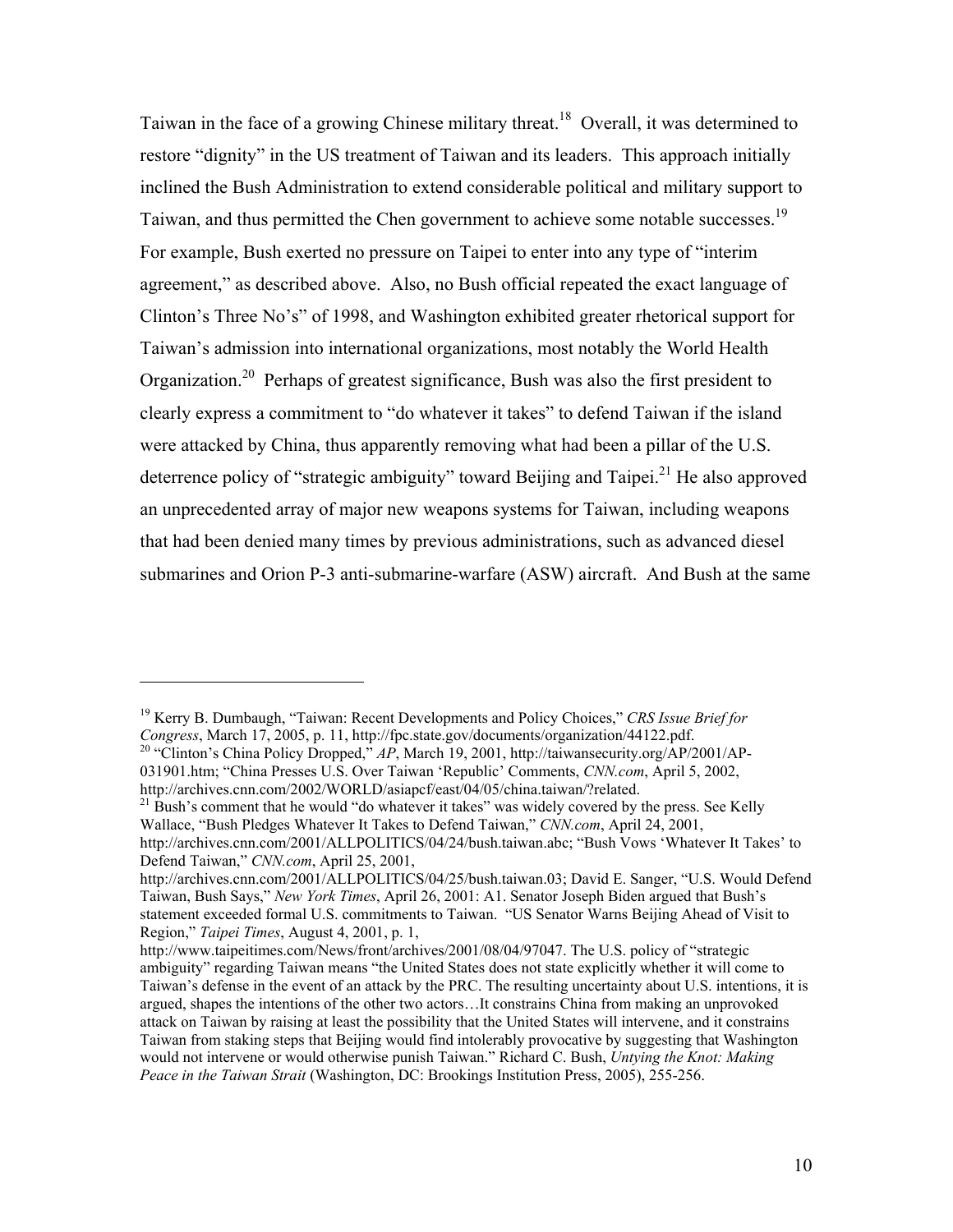time scrapped the annual review of arms sales to Taiwan, replacing it with an "asneeded" approach.<sup>22</sup>

Yet such successes did not occur solely because of the arguably more pro-Taiwan stance of the new Bush Administration. Chen Shui-bian also contributed to these and other improvements in U.S.-Taiwan relations through specific actions he undertook during his first two years in office (i.e., 2000-2001). Most notably, from the outset, Chen discarded several troublesome tactics employed by the Lee Teng-hui Administration in its relations with Washington. He immediately established excellent communications with the Bush White House, by consulting beforehand with the American Institute on Taiwan (AIT) and / or the State Department regarding the content of key public statements (such as his inauguration speech), and by eschewing Lee's frequently-used tactic of placing pressure on the White House by "end-running" the administration via efforts to solicit support from the Congress.<sup>23</sup> More specifically, upon assuming office, Chen signaled that he would exercise moderation and restraint and not provoke a crisis with Beijing by pressing for formal independence, as was favored by some within his political party, the Democratic Progressive Party (DPP). This was clearly indicated by his so-called "Five No's" pledge, described above. In addition, Chen also courted good relations with the White House by exercising considerable restraint on several contentious issues. For example, in 1999-2000, he remained neutral regarding the potentially provocative and largely unwelcome (to the Executive Branch) Taiwan Security Enhancement Act (TSEA) promoted by some members of Congress. He also did not push for the sale of Aegis-class destroyers, long desired by the Lee Teng-hui Administration.<sup>24</sup> Equally important, Chen intentionally kept a low profile during his first

The ending of the annual review of arms sales was admittedly a double-edged sword, with one U.S. intention being to avert the congressional and public pressure created by Taiwan and its supporters in connection with each annual review process. However, the Chen administration—and many other observers---arguably overlooked this downside for Taipei.

<sup>&</sup>lt;sup>23</sup> For example, after the Clinton administration refused Lee Teng-hui's request for an extended transit to the United States, Lee hired Cassidy and Associates to lobby Congress. Under Congressional pressure, Clinton was forced to grant Lee a visa. Bruce J. Dickson, "New Presidents Adjust Old Policies: US-Taiwan Relations Under Chen and Bush," *Journal of Contemporary China* 11, no. 33 (2002): 646-647; Richard C. Bush, *Untying the Knot: Making Peace in the Taiwan Strait* (Washington, DC: Brookings Institution Press, 2005), 246-247.

<sup>&</sup>lt;sup>24</sup> Bruce J. Dickson, "New Presidents Adjust Old Policies: US-Taiwan Relations Under Chen and Bush," *Journal of Contemporary China* 11, no. 33 (2002): 647. However, Chen's position on the Aegis probably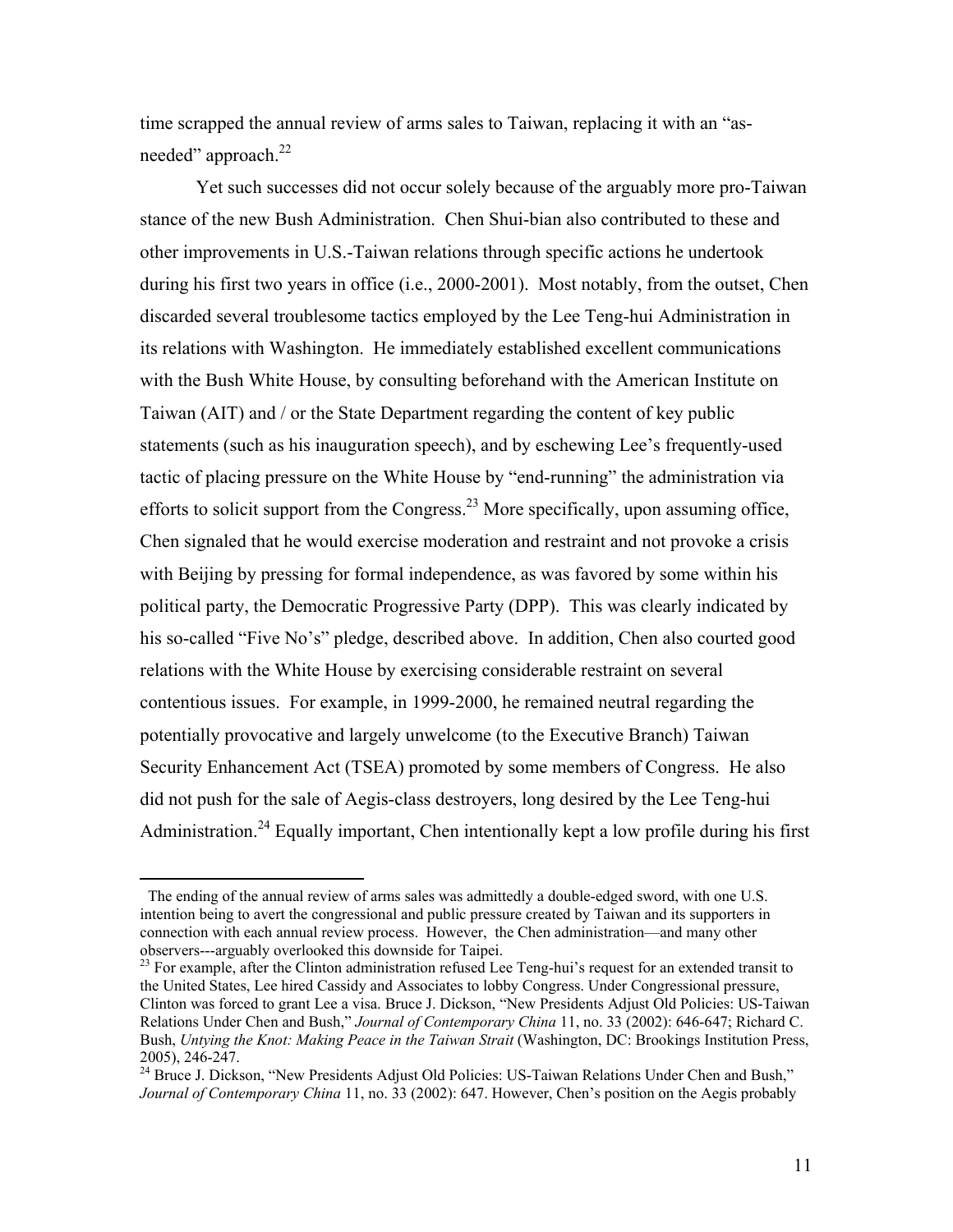"transit stop" visit to the United States in August 2000. His next transit, in May-June 2001, enjoyed a much higher profile and was of a longer duration.<sup>25</sup>

One should point out that the above successes of the early Chen Administration did not result in---or derive from---any basic modification of Washington's One China policy. In general, Bush adhered to the guidelines observed by previous administrations regarding Taiwan's status and presence in the international community. He did not suggest that Taiwan is or should become an independent, sovereign state or that the U.S. should in any way promote such a radical change in the island's status. And he denied that his expressed commitment to defend Taiwan if attacked amounted to a basic change in U.S policy. $26$ 

As suggested above, the most significant change in U.S. policy toward Taiwan occurred in the defense area, beginning in April 2001. However, a second, perhaps less notable change occurred the following January. For the first time, the U.S. government stated that neither Beijing nor Taipei should set any preconditions for the resumption of a cross-Strait dialogue. U.S. officials such as Richard Bush (at that time director of AIT) particularly emphasized that Beijing should not insist that Taipei accept its "One China" principle as a precondition for such talks.<sup>27</sup> In making such a statement, Washington

reflected his expectation that the Bush administration would significantly expand the quantity and quality of weapons offered to Taiwan.

<sup>&</sup>lt;sup>25</sup> Bruce J. Dickson, "New Presidents Adjust Old Policies: US-Taiwan Relations Under Chen and Bush," *Journal of Contemporary China* 11, no. 33 (2002): 648, 652-53. Chen became the first Taiwan leader to visit New York City in almost half a century. The number of his interviews and visits was far greater than that of Lee Teng-hui, and he became the first Taiwan leader to be visited by twenty members of Congress during his transit stop.

<sup>26</sup> Alan D. Romberg, *Rein In at the Brink of the Precipice* (Washington, DC: The Henry L. Stimson Center, 2003), 202. For Bush's continuation of Clinton's policies regarding Taiwan's pursuit of recognition by international organizations, see Shirley A. Kan, "China/Taiwan – Evolution of the 'One China' Policy – Key Statements from Washington, Beijing, and Taipei, *CRS Report for Congress*, June 1, 2004, p. 13-14,

<sup>&</sup>lt;sup>27</sup> Richard C. Bush, "U.S.-Taiwan Relations at the Beginning of a New Year," January 28, 2002, www.ait.org.tw/en/news/pressrelease/viewer.asp?ID=2002012801&GROUP=PR. For Bush's more recent thoughts on the advisability of restarting cross-Strait dialogue without preconditions, see Richard C. Bush, *Untying the Knot: Making Peace in the Taiwan Strait* (Washington, DC: Brookings Institution Press, 2005), 286-288. At a press conference on February 21, 2002 during President Bush's visit to Beijing, President Bush refrained from using the term "One China." Jiang stated, "President Bush emphasized that the United States upholds the one China policy and will abide by the three Sino-U.S. joint communiqués." But Bush declined to affirm his support of the One China policy, stating instead, "As [President Jiang] mentioned, we talked about Taiwan. The position of my government has not changed over the years. We believe in the peaceful settlement of this issue. We will urge there be no provocation. The United States will continue to support the Taiwan Relations Act." "Bush Jiang Press Conference in Beijing, February 21, 2002," in Shirley A. Kan, "China/Taiwan – Evolution of the 'One China' Policy – Key Statements from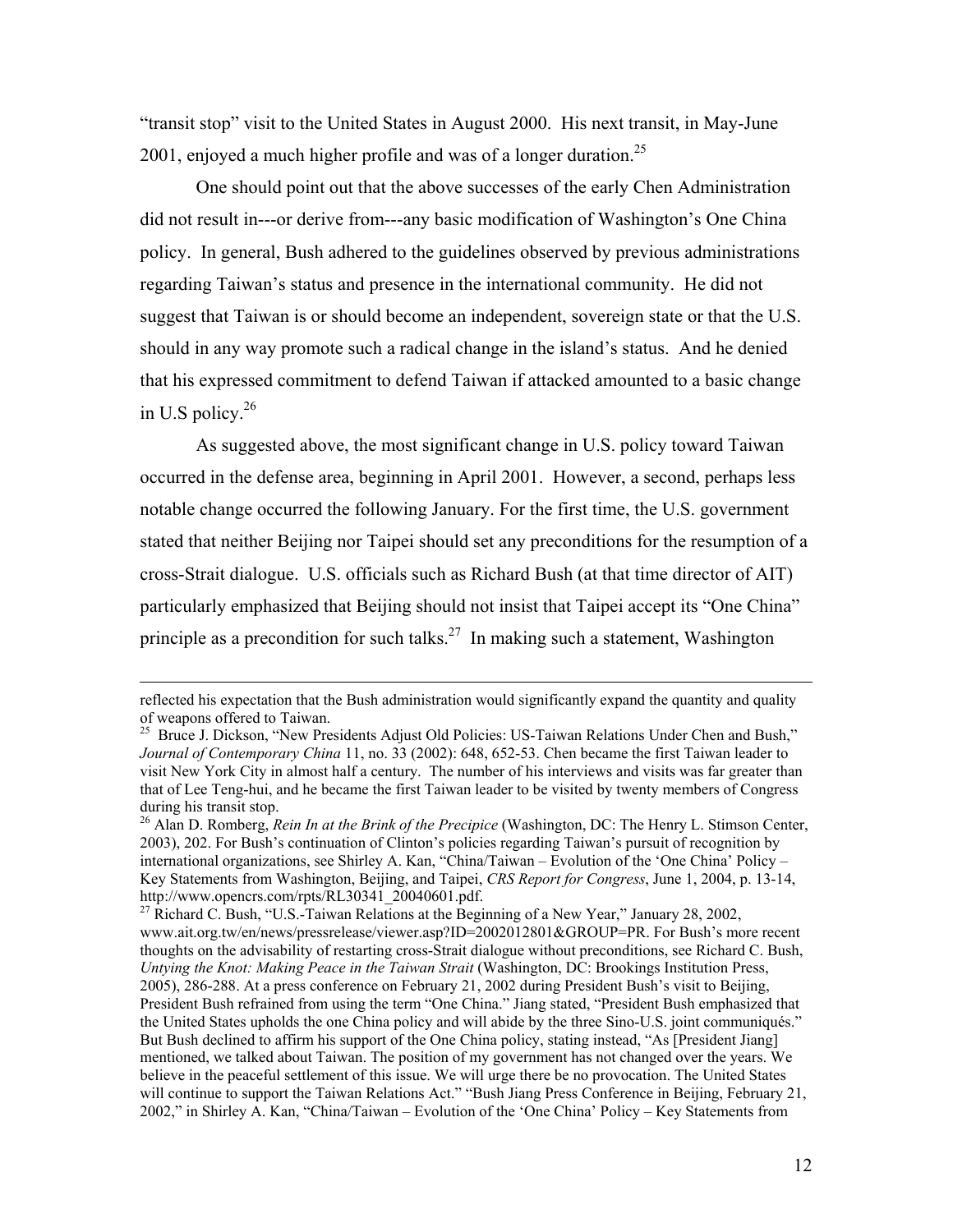seemed to move away from its past neutral stance on the issue of a cross-Strait dialogue, toward Taiwan's position of rejecting Beijing's One China principle. This shift arguably undermined support for those who promoted acceptance of a Taiwan-based definition of One China, e.g., through the use of the so-called 1992 Consensus.<sup>28</sup>

In retrospect, it is clear that early 2002 marked a high point in the first Chen Administration's relations with Washington. Following the January U.S. statement discouraging any preconditions for cross-Strait talks, senior Taiwan defense officials (including Minister of Defense Tang Yiao-ming) attended a highly publicized annual U.S.-Taiwan defense industry meeting held in the United States in March. During that conference, Tang met with Deputy Secretary of Defense Paul Wolfowitz and Assistant Secretary of State James Kelly.<sup>29</sup> During the following month (on April  $6<sup>th</sup>$ ), President Bush signed a bill supporting Taiwan's longstanding campaign to attain observer status in the World Health Assembly of the World Health Organization.<sup>30</sup> Three days later, a bipartisan group of 85 Members of the House of Representatives of the U.S. Congress established a Taiwan Caucus, ostensibly to enhance U.S. relations and cooperation with the island.31 By May 2002, Taiwan's foreign minister had confirmed that Taiwan was seeking a formal visit to the United States (as opposed to a mere "transit stop") for Chen Shui-bian; moreover, Washington did not demur when Chen at that time described the U.S. and Taiwan as "inseparable democratic allies."32

30 "China Presses U.S. Over Taiwan 'Republic' Comments," *CNN.com*, April 5, 2002, http://archives.cnn.com/2002/WORLD/asiapcf/east/04/05/china.taiwan/?related. Although nothing changed in U.S. policy regarding Taiwan's WHO observer status either as a result of or in conjunction with signature of the bill, Bush's action nonetheless symbolized Washington's improved ties with Taipei. <sup>31</sup> "Taiwan Getting a Stronger Voice in US Congress," *Taipei Times*, April 11, 2002,

www.taiwansecurity.org/TT/2002/TT-041102.htm.

Washington, Beijing, and Taipei, *CRS Report for Congress*, June 1, 2004, p. 67-68,

http://www.opencrs.com/rpts/RL30341\_20040601.pdf; Alan D. Romberg, *Rein In at the Brink of the Precipice* (Washington, DC: The Henry L. Stimson Center, 2003), 200-201.<br><sup>28</sup> Xu Shiquan, "The 1992 Consensus: A Review and Assessment of Consultations between the Association

for Relations across the Taiwan Strait and the Straits Exchange Foundation, *Breaking the China-Taiwan Impasse*, Donald S. Zagoria, ed. (Westport, Connecticut: Praeger, 2003): 81-102. 29 "Taiwan Will Not Provoke China, Says Tang," *Agence France Presse*, March 13, 2002,

http://taiwansecurity.org/AFP/2002/AFP-031302-1.htm.

<sup>32</sup> David G. Brown, "China-Taiwan Relations: Negotiation Feelers and Defense Issues," *Comparative Connections* 4, no. 2 (July 2002), p. 70 http://www.ciaonet.org/olj/cpc/cpc\_jul02.pdf.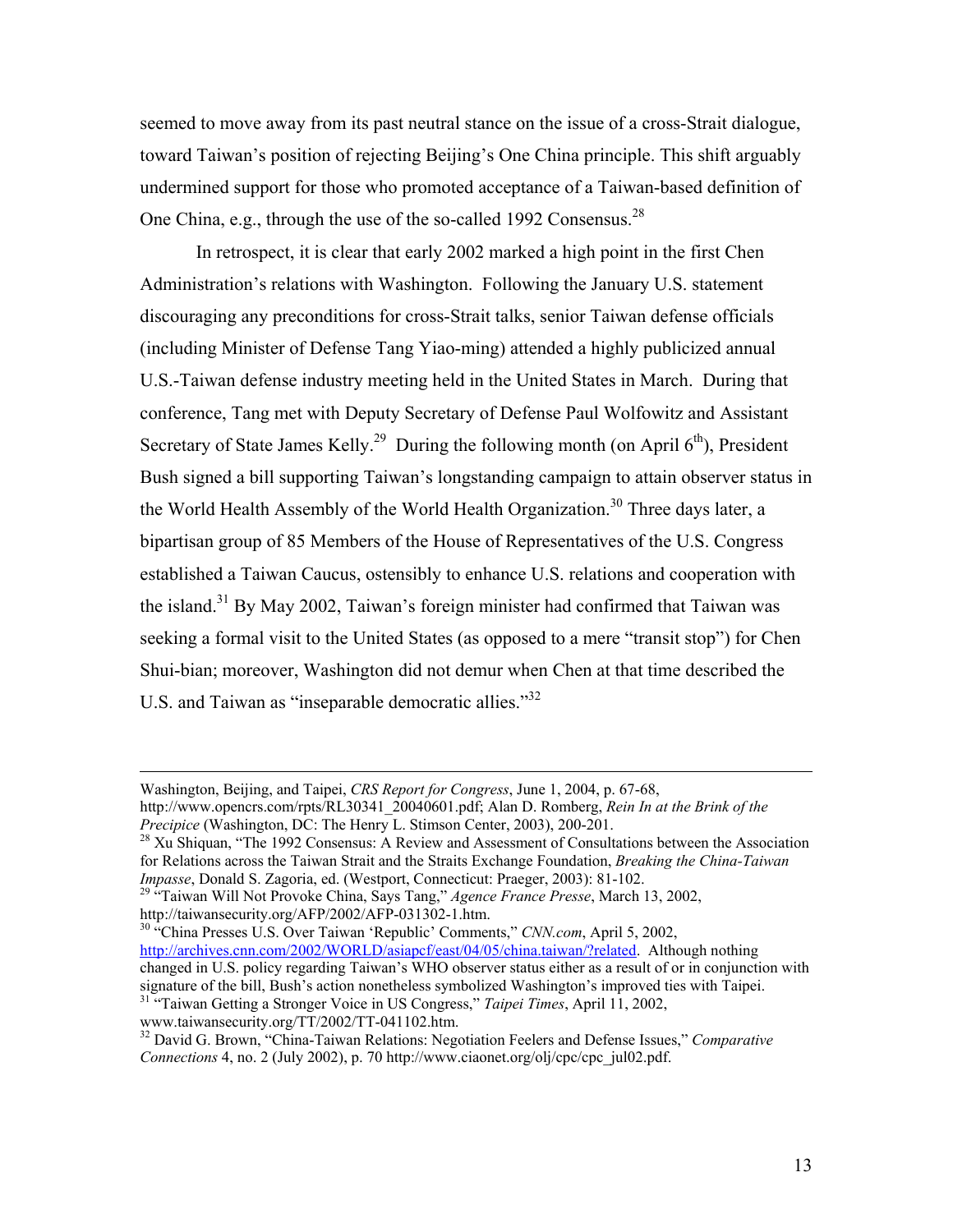Despite the auspicious beginnings, the Chen Shui-bian administration's relationship with Washington soon began to deteriorate, and steadily worsened over time. This rather unexpected reversal in fortunes occurred largely for three reasons.

First, U.S. strategic priorities changed significantly in the aftermath of the terrorist attacks of September 11, 2001, affecting both the tenor of U.S.-China relations and Washington's willingness to tolerate potentially provocative behavior by Taipei. The attacks of 9-11 diverted U.S. attention from the potential long-term strategic threat posed by China to American interests. This shift in U.S. attention gained further impetus with the U.S. decisions to invade Afghanistan and Iraq and the subsequent difficulties encountered by Washington in both countries. The war on terrorism has also greatly increased the value to the United States of maintaining good relations with Beijing, not only to minimize the chances of a distracting bilateral confrontation, but more importantly, to avert any Chinese foot-dragging in the U.N. Security Council and to facilitate cooperative efforts to combat terrorism and the proliferation of weapons of mass destruction. U.S. incentives to increase such cooperation with Beijing received impetus with the emergence of a crisis with North Korea following the October 2002 disclosure by Pyongyang of a uranium enrichment program. China is credited by the U.S. administration with playing a key role in keeping Pyongyang at the negotiating table and hence the slow-motion nuclear crisis under some modicum of control.<sup>33</sup>

Under these circumstances, the Bush Administration had an enormous incentive to prevent the Taiwan issue from creating yet another crisis with which it must contend. In addition to this consideration, however, U.S. officials at the time also believed that Taiwan did not require ever greater levels of political backing, especially given recent signals of stronger U.S. support. Instead, Washington began to focus its attention regarding Taiwan primarily on the growing threat posed by an increasingly capable Chinese military, and the need for continued U.S. and Taiwan military counter-measures. This was clearly indicated by the Congressional testimony of CIA Director George Tenet, delivered in February 2002.<sup>34</sup> Hence, overall, by mid-2002, the Bush administration's

<sup>&</sup>lt;sup>34</sup> George Tenet, "Worldwide Threat – Converging Dangers in a Post 9/11 World," Testimony before the Senate Select Committee on Intelligence, February 6, 2002,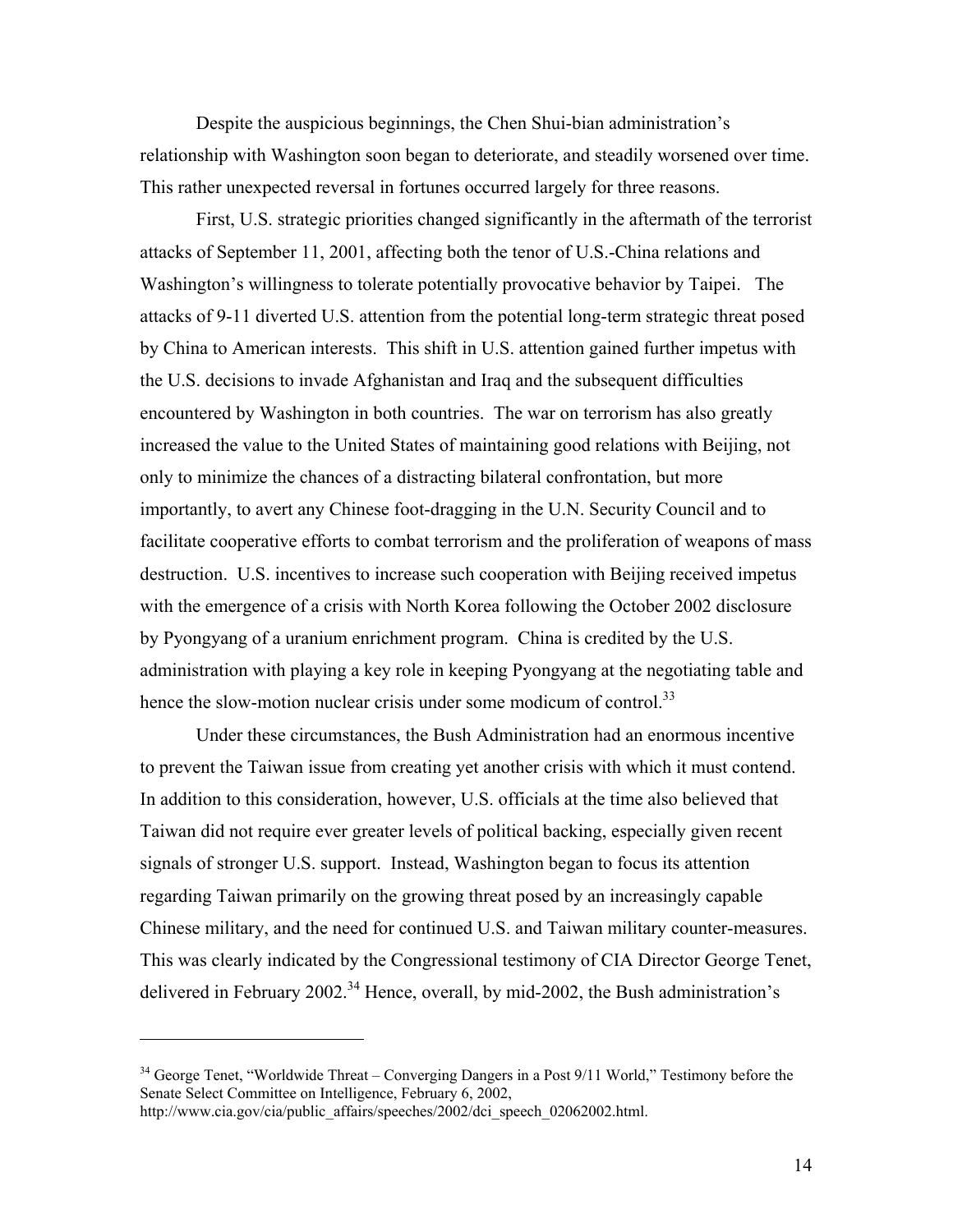stance toward Taiwan was characterized by an increased sensitivity to any apparent efforts to disrupt the political status quo across the Taiwan Strait, and a growing focus on the need for Taiwan to improve its defense capacities. By July, the Defense Department was informing visiting Taiwan officials that the island was not doing enough to strengthen its own defense. Indeed, Taipei had yet to allocate the funds necessary to acquire many of the weapons approved by the Bush Administration in April 2001.<sup>35</sup>

A second factor behind the downturn in Taiwan's relations with Washington is related to Chen Shui-bian's political calculus and behavior in 2002-2003. Chen apparently underestimated the import of the above changes in U.S. policy and perspectives on Taiwan and eventually overestimated his ability to generate increased domestic political support---and thereby ensure his reelection in 2004---by pressing forward with efforts to "consolidate" Taiwan's independent status. The latter miscalculation was compounded by his need to appeal to the more radical elements of his pro-independence political base. This requirement resulted in part from the increasing pressure Chen (and his party) received from the DPP's coalition partner in the Pan-Green alliance, the Taiwan Solidarity Union, led by former President Lee Teng-hui. Since leaving office in 2000, Lee had become an unrestrained advocate of formal Taiwan independence, and thus risked siphoning off pro-independence supporters from the DPP. Chen's resulting need to prevent such a development by energetically advancing his own pro-independence initiatives was arguably made even more necessary by his continued inability (or unwillingness) to develop a more moderate intraparty consensus within the DPP $36$ 

By the latter half of 2002, Chen had thus begun an attempt to take advantage of what he regarded as an unprecedented level of U.S. support for Taiwan by undertaking actions apparently intended to achieve Taiwan's permanent separation from Mainland China.<sup>37</sup> For example, on August 3, he voiced strong support for legislation that would enable the use of public referenda to confirm the sovereign authority of the Taiwan public

<sup>&</sup>lt;sup>36</sup> We should also point out that Chen apparently also believed that a significant segment of the Taiwan public supported more energetic movement toward independence in late 2002. Lin Mei-chun, "DPP Must<br>Treat Its Younger Sister Well, Analysts Say," Taipei Times, December 10, 2001, p. 1,

<sup>&</sup>lt;sup>37</sup> This development coincided with Chen assuming the chairmanship of the DPP, in summer 2002.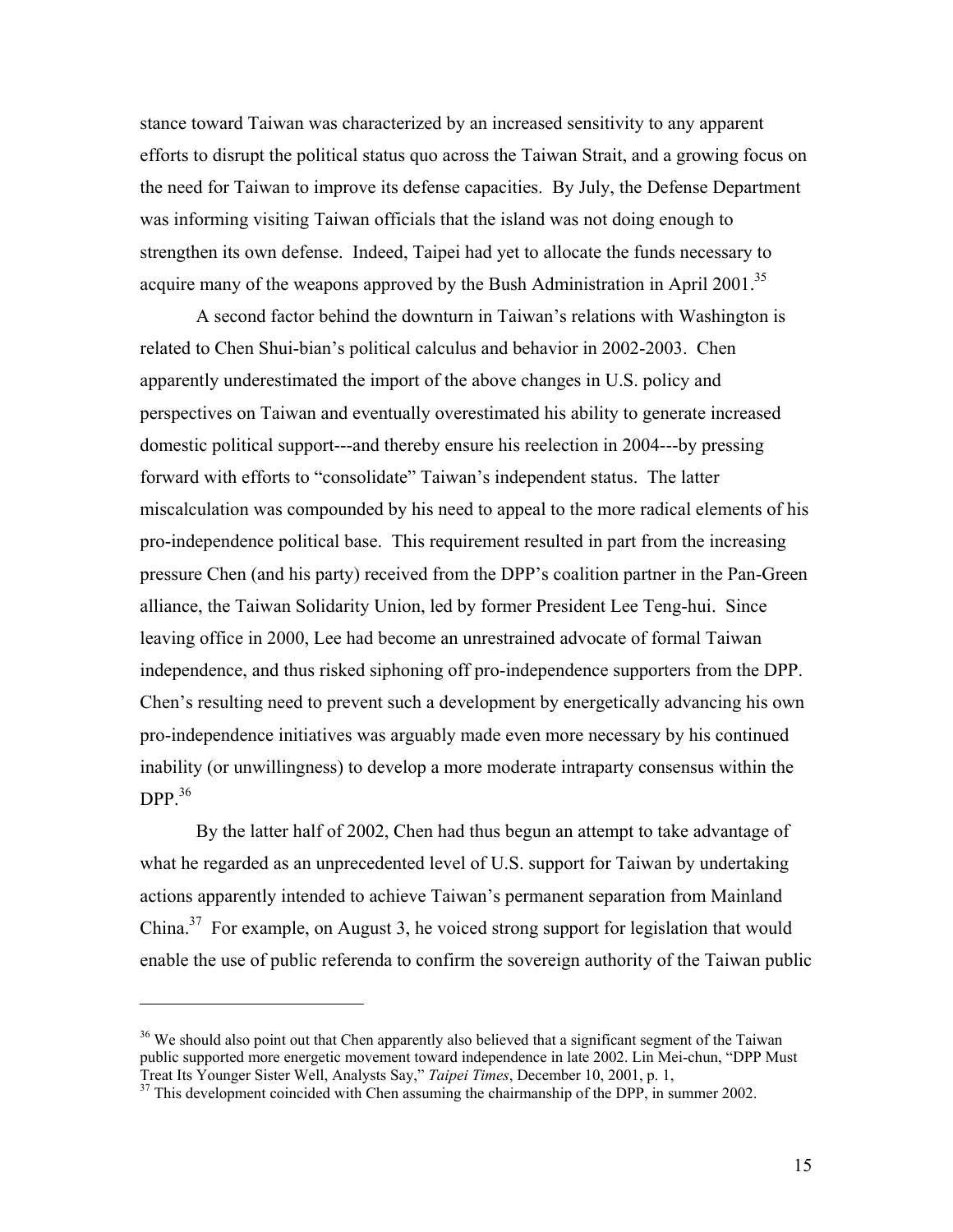and hence the independence of the island (thereby suggesting a possible violation of one of his Five No's), and described the cross-Strait relationship as "one country on each side of the strait (*yibian yiguo*).<sup>38</sup> Both of these provocative actions were taken without notifying Washington beforehand. They predictably created a furor in China, as well as a strongly adverse---if mostly private---official reaction in the United States.<sup>39</sup> And yet Chen replied to such displeasure by further remarking, on August 6, that China and Taiwan possess "equal sovereignty."40 In apparent response to Chen's increasingly provocative behavior, on the following day, the U.S. National Security Council spokesman, speaking at a foreign press briefing at the State Department, reiterated the United States' One China policy and its non-support for Taiwanese independence.<sup>41</sup>

In addition to these political initiatives, Chen in 2002 also promoted economic policy initiatives that seemed to displease Washington. Beginning in April, his government repeatedly called for the establishment of a Free Trade Area (FTA) with the United States and Japan, as an apparent reaction to Beijing's success in establishing a FTA with Southeast Asian countries, and as an attempt to reduce Taiwan's growing economic dependence on the Mainland.<sup>42</sup> Yet Washington was entirely unreceptive to such a proposal, especially given its increasing criticism of Taiwan's allegedly "unfair" trading practices and violations of intellectual property rights. Instead, Washington advocated further movement by Beijing and Taipei toward the establishment of the socalled Three Links (*san tong*). Despite this U.S. stance, by January 2003, Chen was

http://www.gwytb.gov.cn:8088/detail.asp?table=Conference&title=Spokesperson's+Remarks&offset=100 &m\_id=40; Keith Bradsher, "Taiwan Chief Eases Stand; Beijing Rattles Sabre," *New York Times*, August 7, 2002: A9; Alan D. Romberg, *Rein In at the Brink of the Precipice* (Washington, DC: The Henry L. Stimson Center, 2003), 208; David G. Brown, "China-Taiwan Relations: Chen Muddies Cross-Strait Waters," Comparative Connections 4, no. 3, p. 66, http://www.ciaonet.org/olj/cpc/cpc\_oct02h.pdf.

 $39$  Taiwan Affairs Office of the State Council, "Spokesperson's Remarks: Pro-independence Remarks" Leading Taiwan to Disaster," August 6, 2002,

<sup>&</sup>lt;sup>40</sup> Keith Bradsher, "Taiwan Chief Softens Position on Independence from China," *New York Times*, August 6, 2002, http://taiwansecurity.org/NYT/2002/NYT-080602-1.htm.

<sup>&</sup>lt;sup>41</sup> U.S. Department of State, "NSC Briefing for Foreign Media; Sean McCormack, National Security Council Spokesman," August 7, 2002, http://fpc.state.gov/fpc/12521.htm.

<sup>&</sup>lt;sup>42</sup> "President Urges Trade Alliance with U.S., Japan," *China Post*, April 12, 2002, www.taiwansecurity.org/News/2002/CP-041202.htm.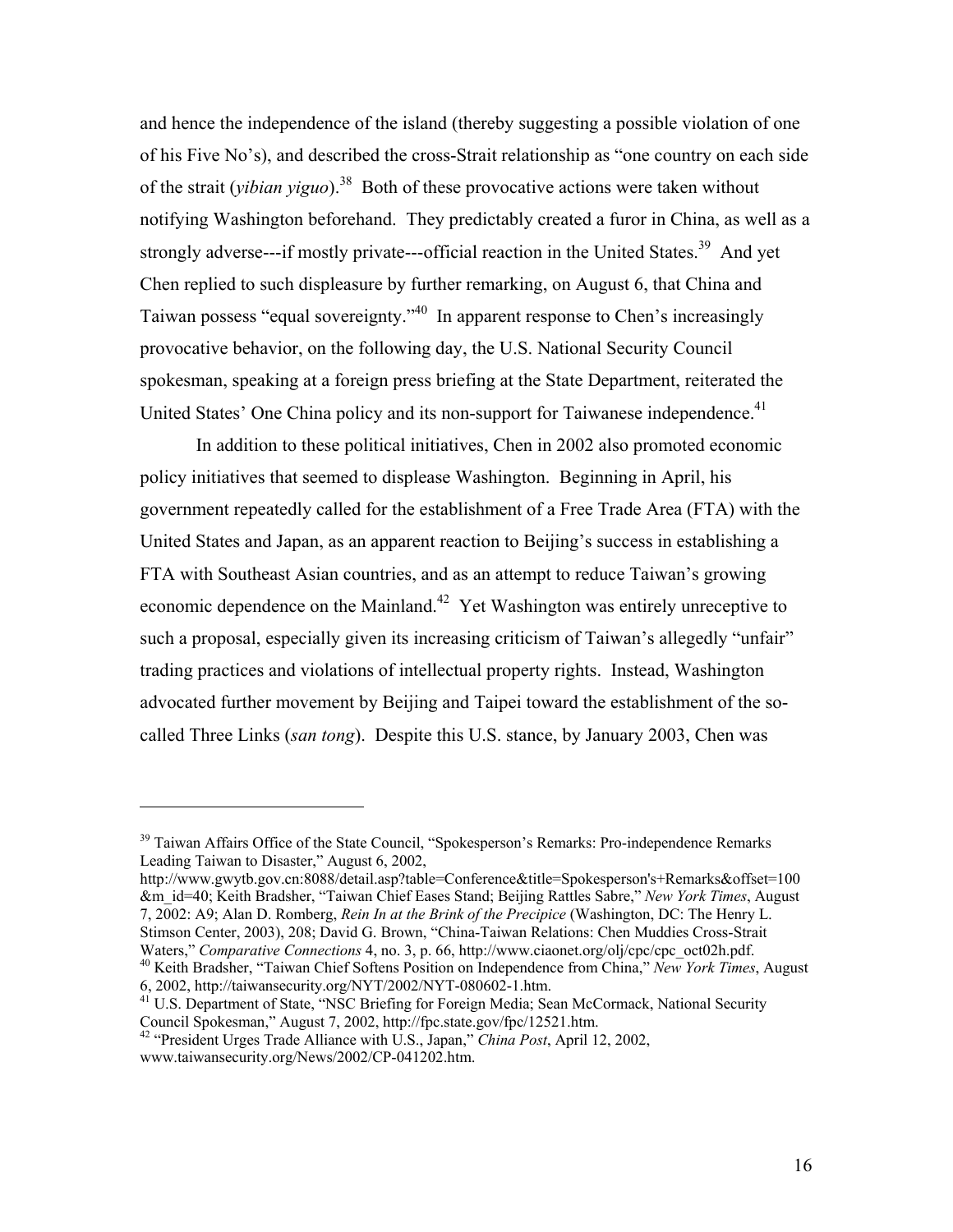telling U.S. visitors not to expect early progress on the *san tong* and continued to push the FTA concept.<sup>43</sup>

During 2003, Chen sought to escalate his effort to "consolidate" Taiwan's sovereign, independent status by pushing more energetically for legislation in support of a national referendum on several domestic issues.<sup>44</sup> When the resulting legislation (drafted by the political opposition) stipulated that such referenda could only be called if national sovereignty were threatened (i.e., a so-called defensive referendum), Chen declared in November (after the referendum law was passed) that such a threat existed and pressed forward with plans for a referendum.<sup>45</sup> Equally significant, he increasingly promoted the notion of using a referendum to approve a new constitution that would more accurately reflect Taiwan's status as a sovereign state.<sup>46</sup> Chen apparently pressed forward with his referendum initiative at least partly in response to China's success in courting the Pan-Blue political opposition of the Nationalist (Kuomintang) and the People's First Party, and with an eye toward the 2004 presidential election in Taiwan.<sup>47</sup>

<sup>&</sup>lt;sup>44</sup> Chen originally planned to hold referenda on the building of a fourth nuclear power plant, whether Taiwan should join the World Health Organization (WHO), and whether the number of seats in the Legislative Yuan should be reduced. Cheng-yi Lin and Wen-cheng Lin, "Chen Shui-bian's Defensive Referendum and the Taipei-Beijing-Washington Relationship," paper presented at "US-China-Taiwan Relations Under the Second Bush and Chen Administrations," Center for China-US Cooperation, Graduate School of International Studies, University of Denver, May 14, 2003, p. 5-6.

<sup>45</sup> Erich Shih, "The Conduct of U.S.-Taiwan Relations 2000-2004," The Brookings Institution, CNAPS Working Paper, October 2004, p. 8, http://www.brookings.edu/fp/cnaps/papers/shih2004.pdf; Shelley Rigger, "The Unfinished Business of Taiwan's Democratization," in *Dangerous Strait: The U.S.-Taiwan-China Crisis* (New York: Columbia University Press, 2005), 20-21. 46 Cheng-yi Lin and Wen-cheng Lin, "Chen Shui-bian's Defensive Referendum and the Taipei-Beijing-

Washington Relationship," paper presented at "US-China-Taiwan Relations Under the Second Bush and Chen Administrations," Center for China-US Cooperation, Graduate School of International Studies, University of Denver, May 14, 2003, 8-9.

<sup>47</sup> David Brown, "China-Taiwan Relations: Pernicious Presidential Politics," *Comparative Connections* 5, no. 3 (October 2003), p. 89, www.ciaonet.org/olj/cpc/cpc\_oct03/cpc\_oct03h.pdf; Erich Shih, "The Conduct of U.S.-Taiwan Relations 2000-2004," The Brookings Institution, CNAPS Working Paper, October 2004, p. 8, http://www.brookings.edu/fp/cnaps/papers/shih2004.pdf; Shelley Rigger, "The Unfinished Business of Taiwan's Democratization," in *Dangerous Strait: The U.S.-Taiwan-China Crisis* (New York: Columbia University Press, 2005), 20-21; Cheng-yi Lin and Wen-cheng Lin, "Chen Shui-bian's Defensive Referendum and the Taipei-Beijing-Washington Relationship," paper presented at "US-China-Taiwan Relations Under the Second Bush and Chen Administrations," Center for China-US Cooperation, Graduate School of International Studies, University of Denver, May 14, 2003, 6-7; Chih-cheng Lo, "On Taiwan, China's Silken Glove – And Mailed Fist," *Asia Times*, March 6, 2004, http://www.atimes.com/atimes/China/FC06Ad01.html.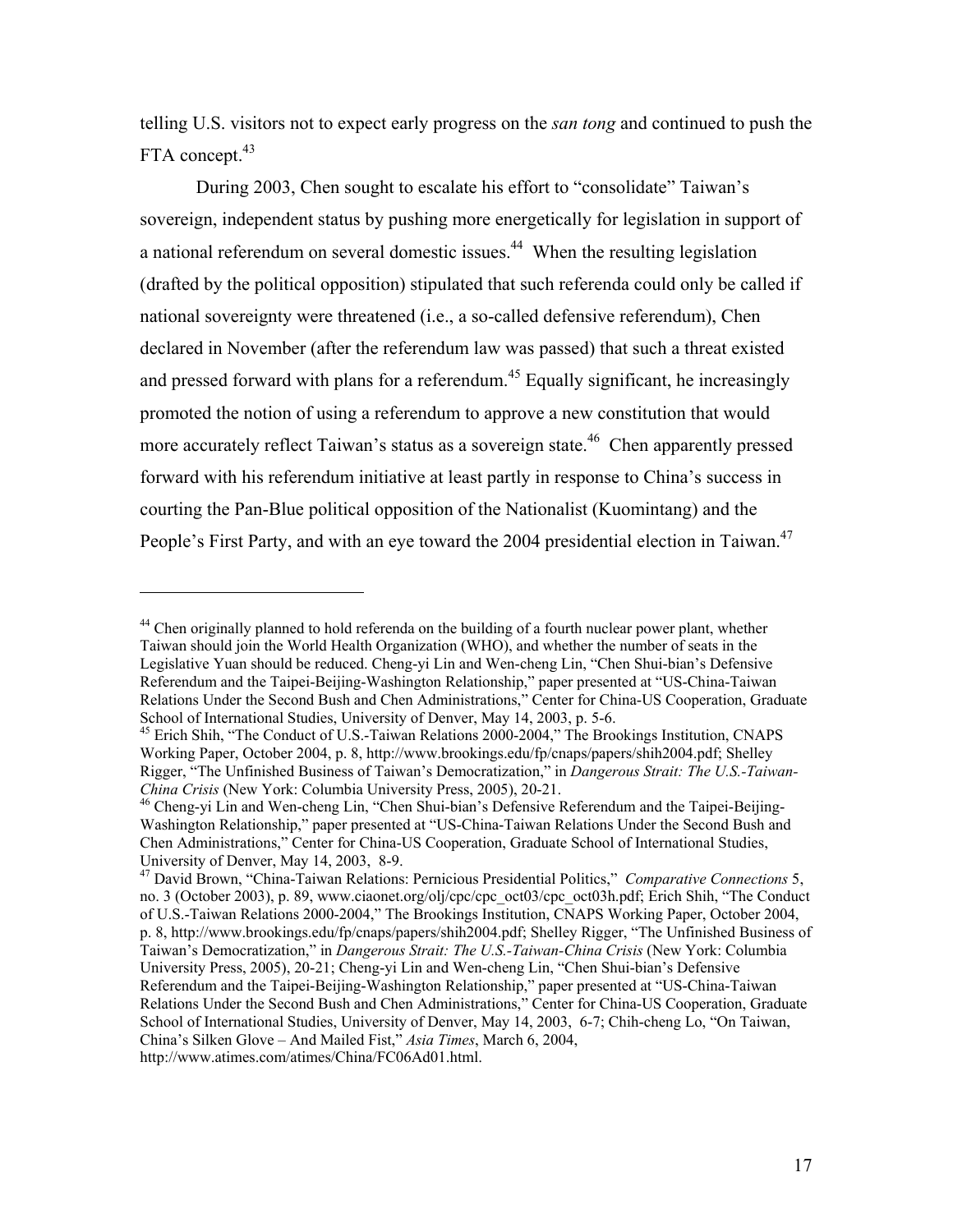Nonetheless, Chen's actions produced increasing concerns in Washington---beginning in the spring and summer---that the Taiwan president was provoking a crisis with Beijing by seeking to alter unilaterally the cross-Strait status quo. In July, Chen, responding to such US displeasure, sent a delegation to Washington to "explain" his initiative for a defensive referendum.48 However, a State Department spokesman responded by stating that the U.S. government did not see the need for such a referendum.<sup>49</sup> Nonetheless, in November, Chen told visiting U.S. scholars that Taiwan would hold a referendum in December 2006 to decide the contents of a new constitution and that, if approved by the public, the new constitution would be enacted in May 2008.<sup>50</sup> This statement increased U.S. concerns even further.<sup>51</sup>

Finally, growing friction between Taipei and Washington was compounded by the apparent inability or unwillingness of the Taiwan government to press forward more effectively in 2003 with an array of defense reforms or to pass special defense spending allocations that would permit the acquisition of those major weapons approved in April 2001. These difficulties were certainly not caused entirely by Chen Shui-bian. To some extent, the political opposition used its majority position within the Legislative Yuan (LY) to obstruct the defense budgetary process. However, to some observers in and out of the Bush Administration, Chen could have tried harder to break the logjam over defense allocations--and in particular the failure to reach agreement with Washington over the acquisition of submarines--by placing more political pressure on the LY or by making a stronger case to the public in support of such significant U.S. weaponry.<sup>52</sup>

<sup>49</sup> David Brown, "China-Taiwan Relations: Pernicious Presidential Politics," *Comparative Connections* 5, no. 3 (October 2003), p. 95, www.ciaonet.org/olj/cpc/cpc\_oct03/cpc\_oct03h.pdf.

<sup>50</sup> David Brown, "China-Taiwan Relations: Strains over Cross-Strait Relations," *Comparative Connections*

<sup>5,</sup> no. 4 (January 2004), p. 89-90, 96, http://www.ciaonet.org/olj/cpc/cpc\_jan04/cpc\_jan04h.pdf. 51 Cheng-yi Lin and Wen-cheng Lin, "Chen Shui-bian's Defensive Referendum and the Taipei-Beijing-Washington Relationship," paper presented at "US-China-Taiwan Relations Under the Second Bush and Chen Administrations," Center for China-US Cooperation, Graduate School of International Studies, University of Denver, May 14, 2003, p. 17-18.

<sup>&</sup>lt;sup>52</sup> In June 2003, an LY delegation to Washington had informed the press that the submarine acquisition had been postponed indefinitely. Charles Snyder, "Sub Purchase Put on Back Burner," *Taipei Times*, June 26, 2003, p. 2, http://www.taipeitimes.com/News/taiwan/archives/2003/06/26/2003056763; David G. Brown, "Chen Adopts a More Cautious Approach," *Comparative Connections* 5, no.1 (April 2003), p. 77-78, http://www.ciaonet.org/olj/cpc/cpc\_apr03.html; Denny Roy, "U.S.-Taiwan Arms Sales: The Perils of Doing Business with Friends," *Asia Pacific Security Studies* 3, no. 3 (April 2004), www.apcss.org/Publications/APSSS/Roy-TawainArms.pdf.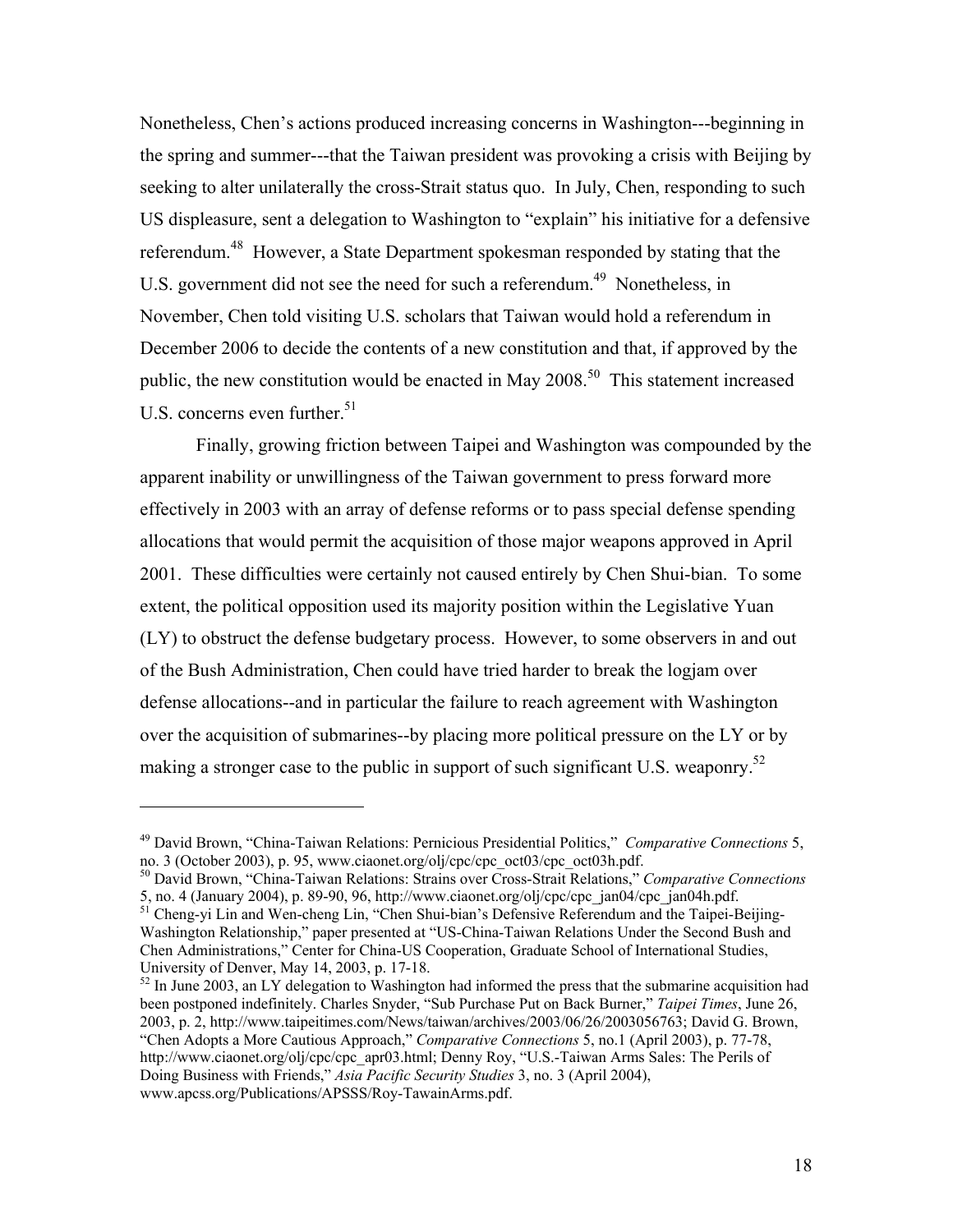Closely related to the previous factor, Chen Shui-bian's deteriorating relationship with Washington also derived from his poor judgment and inexperience in dealing with the United States. This problem was apparently compounded by his tendency to make decisions by fiat, without consulting with his closest political advisors. Examples abound of Chen's missteps in handling problems or concerns with the Bush Administration in 2002-2003. For instance, throughout this period of declining relations, Chen's closest associates repeatedly sought to publicly characterize Taipei's failure to consult with Washington on sensitive issues such as the defensive referendum, constitutional revision, and various provocative statements made by the president as the product of mere "miscommunication" or "misunderstanding." This apparent ploy angered some officials in the Bush Administration, who adamantly insisted that Washington understood exactly what Chen was doing and that Chen understood the U.S. position.<sup>53</sup>

The Chen government also showed its inexperience by apparently interpreting the "tough love" views conveyed to Taipei in late 2002-2003 by AIT Taiwan Director Douglas Paal as somehow unrepresentative of President Bush's position, while viewing the more sympathetic statements of AIT Director Therese Shaheen as indicative of Bush's true sentiments; in fact, the reverse was true.<sup>54</sup> Washington's displeasure over such behavior was compounded by a major gaffe committed by TECRO head C.J. Chen in November 2002. Chen revealed to Taiwan legislators (and hence to the public) that he was receiving confidential information from the U.S. government regarding a Taiwanrelated discussion between PRC President Jiang Zemin and President Bush held at the latter's Crawford residence in Texas.<sup>55</sup> Bush officials were furious, because this leak was

<sup>54</sup> This miscalculation was perhaps fostered to some degree by the fact that Shaheen had close personal ties to the Bush family. Charles Snyder, "US Names AIT's Board Chairman," *Taipei Times*, January 1, 2003, p. 1, www.taipeitimes.com/News/front/archives/2003/01/01/189331; Erich Shih, "The Conduct of U.S.- Taiwan Relations 2000-2004," The Brookings Institution, CNAPS Working Paper, October 2004, p. 13-14, 20-21, http://www.brookings.edu/fp/cnaps/papers/shih2004.pdf; AP, "American Envoy's Visit Raises Complex Protocol Questions," *Taipei Times*, October 13, 2003, p. 4,

 $\overline{a}$ 

www.taipeitimes.com/News/taiwan/archives/2003/10/13/2003071495; Elise Labott, "Top U.S. Taiwan Official Resigns," *CNN.com*, April 8, 2004, http://taiwansecurity.org/CNN/2004/CNN-080404.htm; "US<br>Taiwan Representative Resigns in China Policy Row," *Agence France Presse*, April 8, 2004.

<sup>55</sup> Charles Snyder, "US Likely to Snub China's Missile Offer," *Taipei Times*, December 20, 2002, p. 1, www.taipeitimes.com/News/front/archives/2002/12/20/187840; David G. Brown, "China-Taiwan Relations: Is China's Flexibility Tactical or Significant," *Comparative Connections* 4, no. 4 (January 2003), p. 79-81, http://www.ciaonet.org/olj/cpc/cpc\_jan03h.pdf.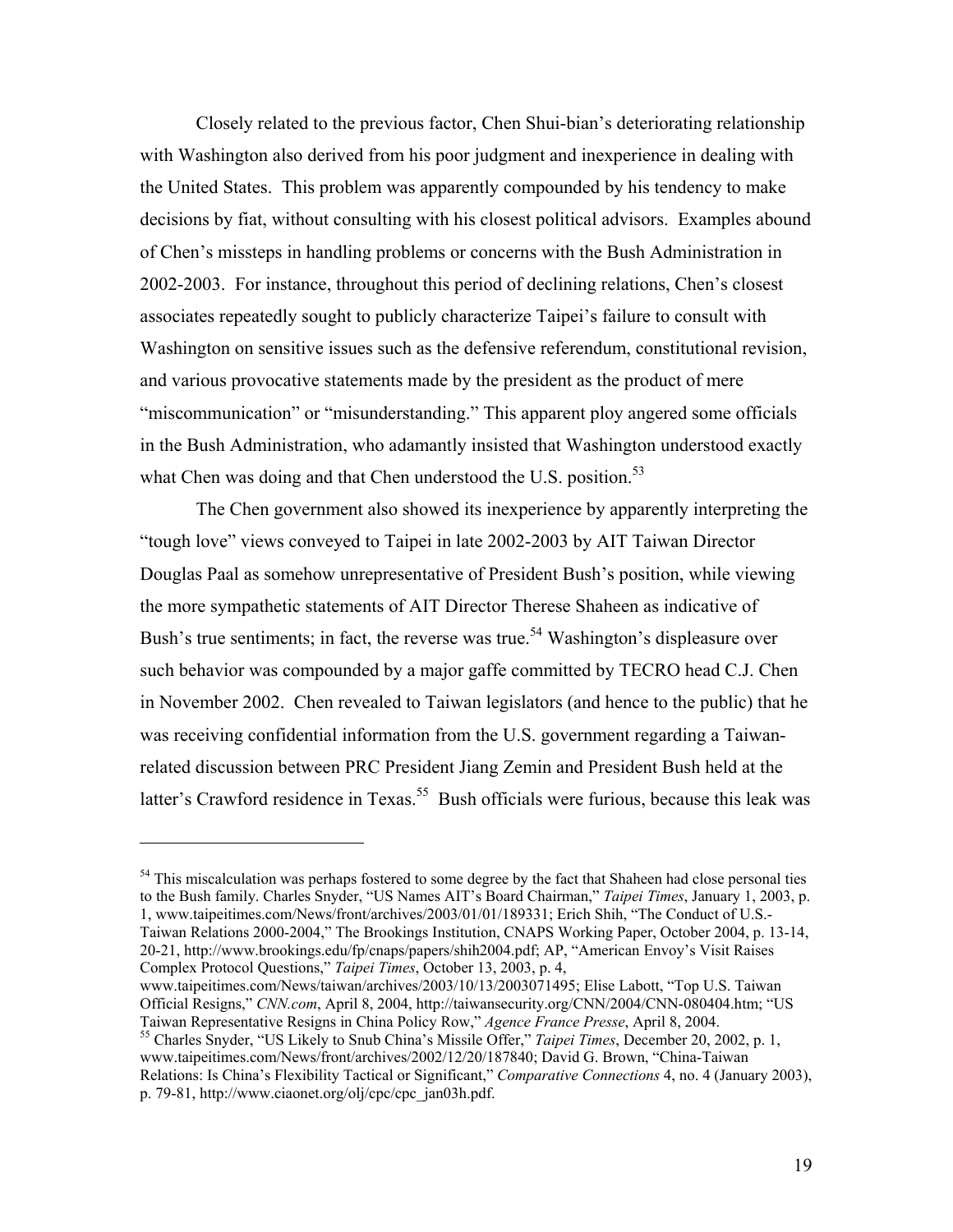one of several disclosures by the Taiwan government in 2002 that publicly revealed sensitive contacts between Washington and TECRO/Taipei.<sup>56</sup>

Chen Shui-bian's mishandling of relations with the Bush Administration reached a crescendo by Fall 2003. During and following a U.S. transit and a subsequent visit to Panama in October-November, Chen undertook actions and made statements that significantly distorted or exaggerated the extent of his contacts with U.S. government officials, including Secretary of State Colin Powell. He also greatly exceeded previous understandings he had reached with Washington regarding his behavior while transiting the U.S.<sup>57</sup> Moreover, Chen continued to escalate the confrontation with China by publicly calling for the end of the One China concept and common acceptance of his phrase *yibian yiguo*.<sup>58</sup> He then proceeded to ignore or downplay repeated private messages from Washington---including a personal letter from Bush delivered to Chen by NSC Asia Director James Moriarty---to exercise greater restraint in his escalating promotion of a defensive referendum and constitutional revisions.<sup>59</sup> Following Moriarty's trip in early December (the last of three such visits), Chen announced the contents of his

China is almost certainly aware of the frequency and level of US meetings with the TECRO head and other Taiwan officials. However, under the rules of the game, such contacts are supposed to be kept utterly confidential, on the theory that China will be obliged to react when they become public. I am indebted to a former US official for this insight.

<sup>&</sup>lt;sup>57</sup> Erich Shih, "The Conduct of U.S.-Taiwan Relations 2000-2004," The Brookings Institution, CNAPS Working Paper, October 2004, p. 16, http://www.brookings.edu/fp/cnaps/papers/shih2004.pdf; Shelley Rigger, "Party Politics and Taiwan's External Relations," *Orbis* (Summer 2005), 427; "Editorial: Taiwan's Secret Angels in the US," *Taipei Times*, November 4, 2003, p. 8. On balance, Chen's "transit" behavior was probably not enormously egregious, or out of keeping with precedents. However, given the tenor of the times, he should have opted to adhere meticulously to all understandings. Instead, he played the same old games – thereby reinforcing the growing conviction that he could not be trusted. I am again indebted to a former U.S. official for this observation.

www.taipeitimes.com/News/editorials/archives/2003/11/04/2003074557; Lin Chieh-yu and Charles Snyder, "Chen Presses the Flesh with Powell," *Taipei Times*, November 5, 2003, p. 1,

www.taipeitimes.com/News/front/archives/2003/11/05/2003074617; "Editorial: From Panama with Love," *Taipei Times*, November 6, 2003, p. 8,

www.taipeitimes.com/News/editorials/archives/2003/11/06/2003074804.<br><sup>58</sup> John Pomfret, "Taiwanese Leader Condemns Beijing's 'One China' Policy; Chen Dismisses Fear in U.S.<br>of Rising Tension," *Washington Post*, August 7, 2

<sup>&</sup>lt;sup>59</sup> Erich Shih, "The Conduct of U.S.-Taiwan Relations 2000-2004," The Brookings Institution, CNAPS Working Paper, October 2004, p. 11, http://www.brookings.edu/fp/cnaps/papers/shih2004.pdf; Cheng-yi Lin and Wen-cheng Lin, "Chen Shui-bian's Defensive Referendum and the Taipei-Beijing-Washington Relationship," paper presented at "US-China-Taiwan Relations Under the Second Bush and Chen Administrations," Center for China-US Cooperation, Graduate School of International Studies, University of Denver, May 14, 2003, p. 17.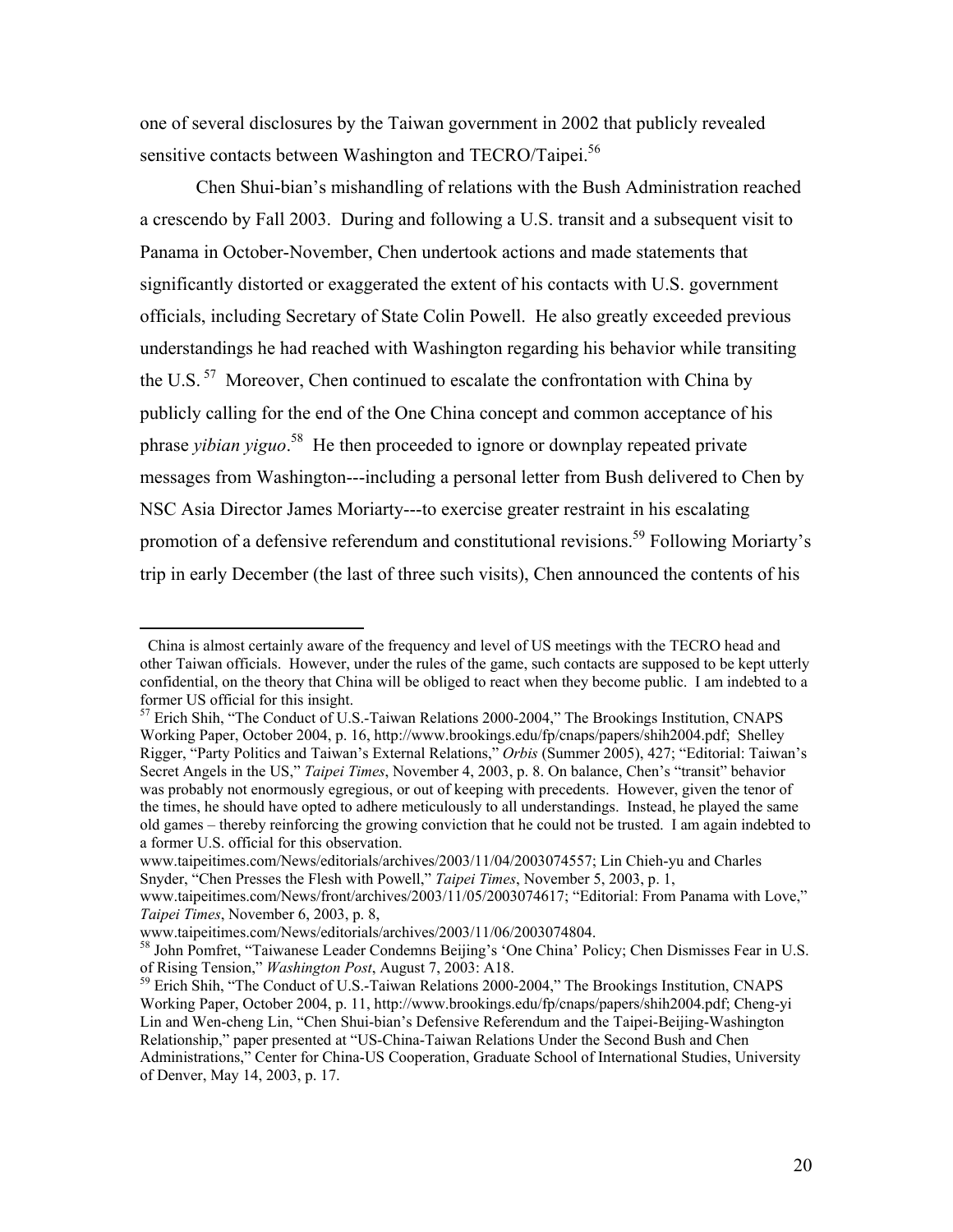proposed defensive referendum, to be held on the date of the presidential election (March  $20, 2004$ <sup>60</sup>

Most if not all of Chen's actions in late 2003 were taken in the midst of a closely fought presidential election campaign, and thus undoubtedly reflected his attempt to use the "independence" card to garner greater support among the public. However, from the U.S. perspective, such moves constituted unnecessarily provocative behavior and a gross mismanagement of bilateral relations. It is thus no surprise that President Bush delivered an unprecedented public rebuke to Chen in the Oval Office of the White House, in the presence of Chinese Premier Wen Jiabao, on December 9, 2003.<sup>61</sup> Despite this strong U.S. reaction, Chen called three days later for the U.S. to adhere to its values and support Taiwan's democracy. He also declared that he would proceed with the defensive referendum in March 2004, despite continued U.S. opposition.  $62$  Chen's relations with Washington remained tense through the remainder of his first term.

## **IV. Lessons and Conclusions**

 $\overline{a}$ 

The above overview of relations between Washington and Taipei during the first Chen Shui-bian Administration provides several lessons of relevance to the second Chen Administration, to future Taiwan governments, and to overall management of the U.S.- Taiwan relationship.

First, the Chen Administration, and any Taiwan government, must understand the importance of communicating clearly and sincerely with Washington. Chen could have

 $<sup>61</sup>$  Office of the Press Secretary, The White House, "President Bush and Premier Wen Jiabao Remarks to</sup> the Press," December 9, 2003, www.whitehouse.gov/news/releases/2003/12/print/20031209-2.html; Dana Milbank and Glenn Kessler, "President Warns Taiwan on Independence Efforts; Bush Says Referendum on China Should Not Be Held," *Washington Post*, December 10, 2003: A1,

http://taiwansecurity.org/WP/2003/WP-101203.htm; Joseph Kahn, "Taiwan's Strategic Miscalculation," *New York Times*, December 10, 2003, www.taiwansecurity.org/NYT/2003/NYT-101203-1.htm. President Hu Jintao subsequently expressed his personal appreciation to Bush for these remarks during a phone conversation on December 21, and Washington made no effort to "reinterpret" the communication. "Chinese, US Presidents Talk Over Phone," *People's Daily Online*, December 21, 2003, http://english.people.com.cn/200312/21/print20031221\_130860.html.

<sup>62</sup> David Brown, "China-Taiwan Relations: Strains over Cross-Strait Relations," *Comparative Connections* 5, no. 4 (January 2004), p. 98, http://www.ciaonet.org/olj/cpc/cpc\_jan04/cpc\_jan04h.pdf; Office of the President, Republic of China, "President Chen's Interview Given to Financial Times [Transcript]," December 17, 2003, www.gio.gov.tw/taiwan-website/4-oa/20031217/2003121701.html.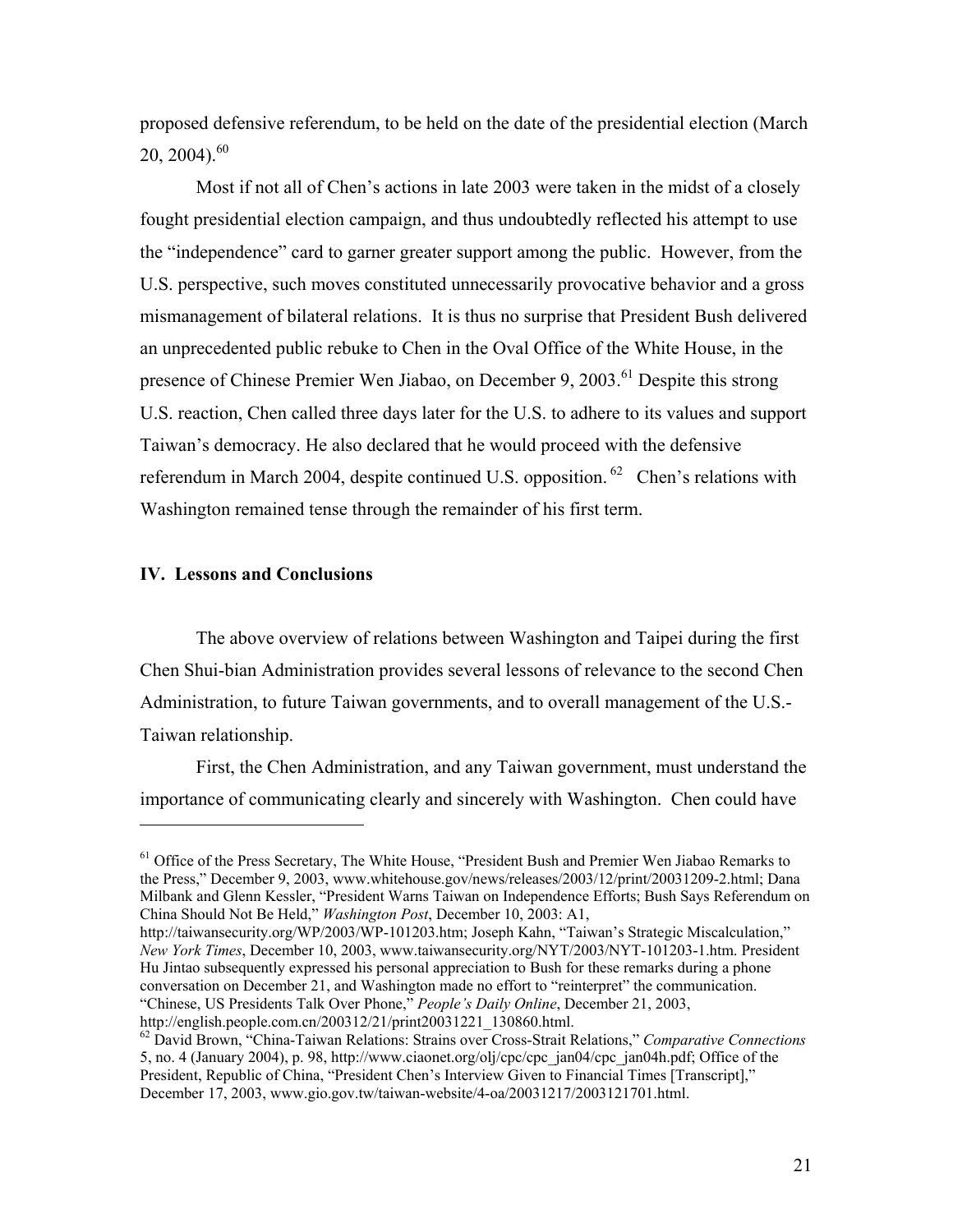reduced the extent of deterioration in relations between Taipei and the White House during 2002-2003 if he had sustained the close level of bilateral consultation that marked the first few months of his term in office. Chen probably at times deliberately chose to diminish his communication with the Bush Administration, or even to ignore U.S. entreaties, in part for domestic political reasons. However, to some extent, communication problems with Washington also resulted from simple inexperience and incompetence. In addition, Chen could also no doubt have maintained better relations with Washington if he had consulted more frequently with his closest advisors.

Second, Chen and any Taiwan leader must recognize that U.S. political backing for Taiwan is not limitless. As indicated above, Chen clearly overestimated the level of support he received from the Bush Administration, especially in the aftermath of the terrorist attacks of September 11, 2001. This miscalculation no doubt occurred in part because Bush came into office seeking to increase significantly America's backing of Taiwan in its confrontation with the Mainland (partly for domestic US political reasons), and in part because some U.S. officials and various conservative China "experts" outside the U.S. government repeatedly assured Taipei that Bush remained steadfastly supportive of Chen personally and / or of his efforts to move Taiwan further toward independence. However, strong expressions of support for Taiwan's democracy, increased commitments to defend Taiwan against coercion or attacks from the Mainland, growing contact between U.S. and Taiwan officials, and (mis)interpretations of U.S. policy by lower-level officials or non-governmental outsiders should not be viewed by Taipei as signals of U.S. support for actions that might endanger vital U.S. interests. As indicated above, when such interests were threatened during the first Chen Administration, the most pro-Taiwan U.S. president in decades did not hesitate to rebuke Taipei publicly and privately.<sup>63</sup>

Third, and closely related, efforts to generate domestic public support by pressing forward with seemingly popular moves in defiance of growing U.S. opposition is a dangerous tactic for any Taiwan leader. Chen Shui-bian's growing defiance of U.S. views and pressure, beginning in late 2002, probably received some support among a significant segment of the Taiwan public. However, Chen clearly overestimated the depth and duration of that support. His domestic political standing was almost certainly damaged by the decline in U.S.-Taiwan relations that occurred in 2003. The most significant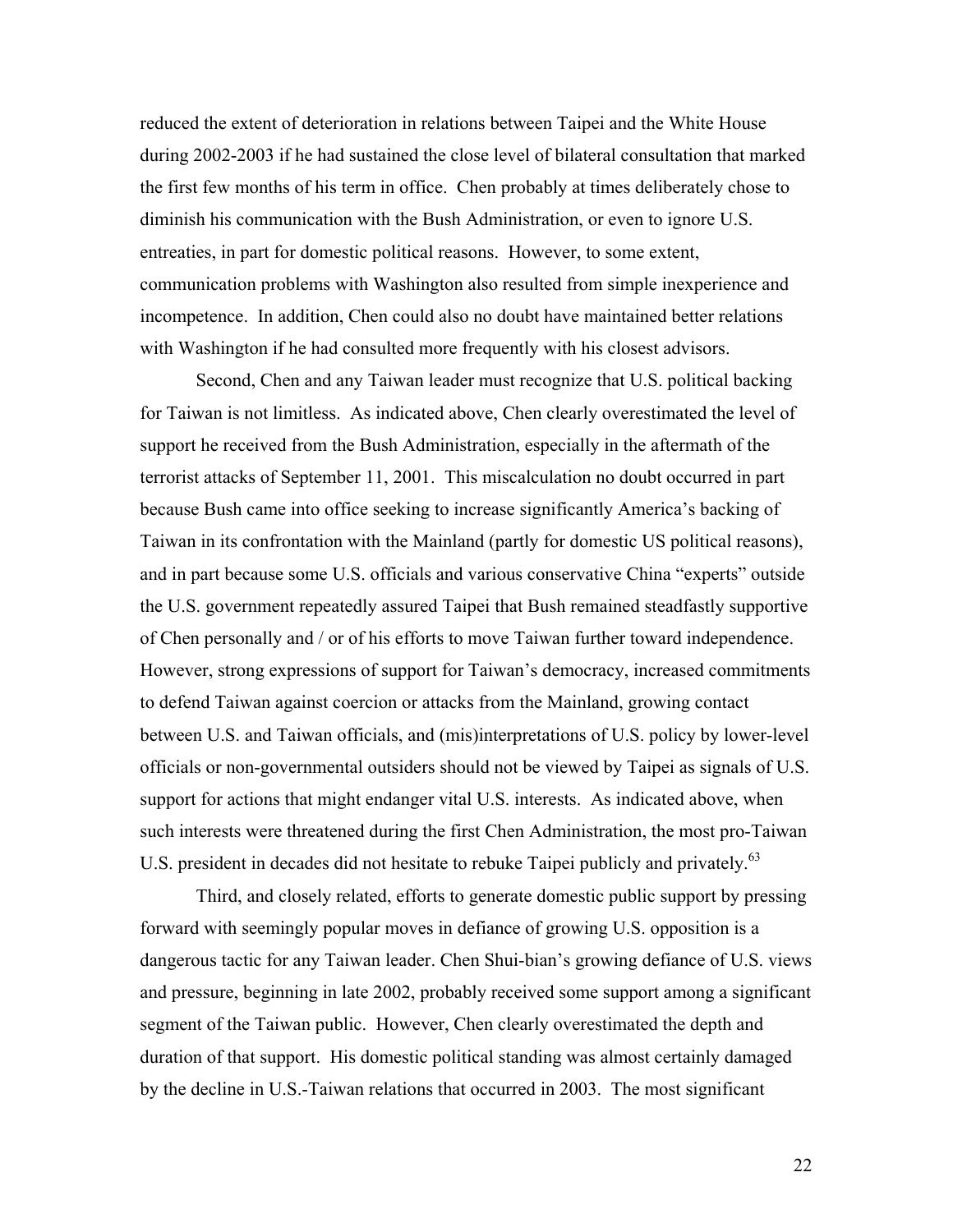confirmation of such damage was provided by the LY elections of December 2004. Despite Chen's reelection in March 2004, the Pan-Green coalition did much worse than expected, failing to attain a majority in the legislature. This failure resulted in part from the public's rejection of Chen's extreme stance on sovereignty and independence issues, and, more importantly, from the adverse impact this stance had upon U.S.-Taiwan relations.<sup>64</sup>

Such public sentiment, and the downturn in relations with Washington that partly produced it, generated even greater domestic political damage for Chen and the DPP in early-mid 2005. Fears of weakened U.S. support for Taiwan increased the public's desire to improve ties not only with Washington but also with China. This development made possible the unprecedented trips to the Mainland taken by opposition Pan-Blue leaders Lien Chan and James Soong in Spring 2005, and a subsequent increase in cross-Strait, party-to-party ties and agreements.<sup>65</sup> Such linkages have generally been viewed by a majority of the Taiwan populace as beneficial to the island, and they have greatly weakened Chen's position. It now seems highly unlikely that Chen Shui-bian will achieve his most ambitious (and arguably most sought-after) objectives while in office: a) the creation of a new, independence-oriented constitution and the accompanying establishment of the Taiwan populace as the sole source of sovereignty for the government; and b) a U.S. decision to reassess and hopefully discard its "One China" policy Although the events of 911 made such developments highly unlikely, the

<sup>64</sup> Lindy Yeh, "Pan-blues Retain Majority," *Taipei Times*, December 12, 2002, p. 1, http://www.taipeitimes.com/News/front/archives/2004/12/12/2003214727; Ko Shu-ling and Caroline Hong, "Pan-blue Status Quo Entrenched by Poll Success," *Taipei Times*, December 12, 2004, p. 2, http://www.taipeitimes.com/News/taiwan/archives/2004/12/12/2003214732; David G. Brown, "China-Taiwan Relations: Campaign Fallout," *Comparative Connections* 6, no. 4 (January 2005), http://www.ciaonet.org/olj/cpc/cpc\_jan05/cpc\_jan05h.pdf.

 $65$  Lien traveled to China from April 26-May  $3$ , 2005; Soong traveled to China from May 5-12, 2005. David G. Brown, "China-Taiwan Relations: Opposition Leaders Visit China," *Comparative Connections* 7, no. 2 (July 2005), http://www.ciaonet.org/olj/cpc/cpc\_jul05/cpc\_jul05h.pdf; David G. Brown, "Beijing Prefers to Tango with the Opposition," *Comparative Connections* 7, no. 3 (October 2005),

http://www.csis.org/images/stories/pacfor/0503Qchina\_taiwan.pdf; Jason Dean, "China Embraces Taiwan Guest as New Light Is Cast on His Party," *Wall Street Journal*, April 29, 2005: A15; "China's Old Foes Seek an End to Conflict," *Economist.com*, April 29, 2005, p. 1; Joseph Kahn, "60 Years Later, China Enemies End Their War," *New York Times*, April 30, 2005, p. 1; Jim Yardley and Chris Buckley, "New Maxim From Beijing, '2 Sides of Strait,' Is Met With a Yawn From Taiwan's President," *New York Times*, May 13, 2005: A10; Shelley Rigger, "Two Visits Many Interpretations," *Far Eastern Economic Review* 168, no. 5 (May 2005): 35.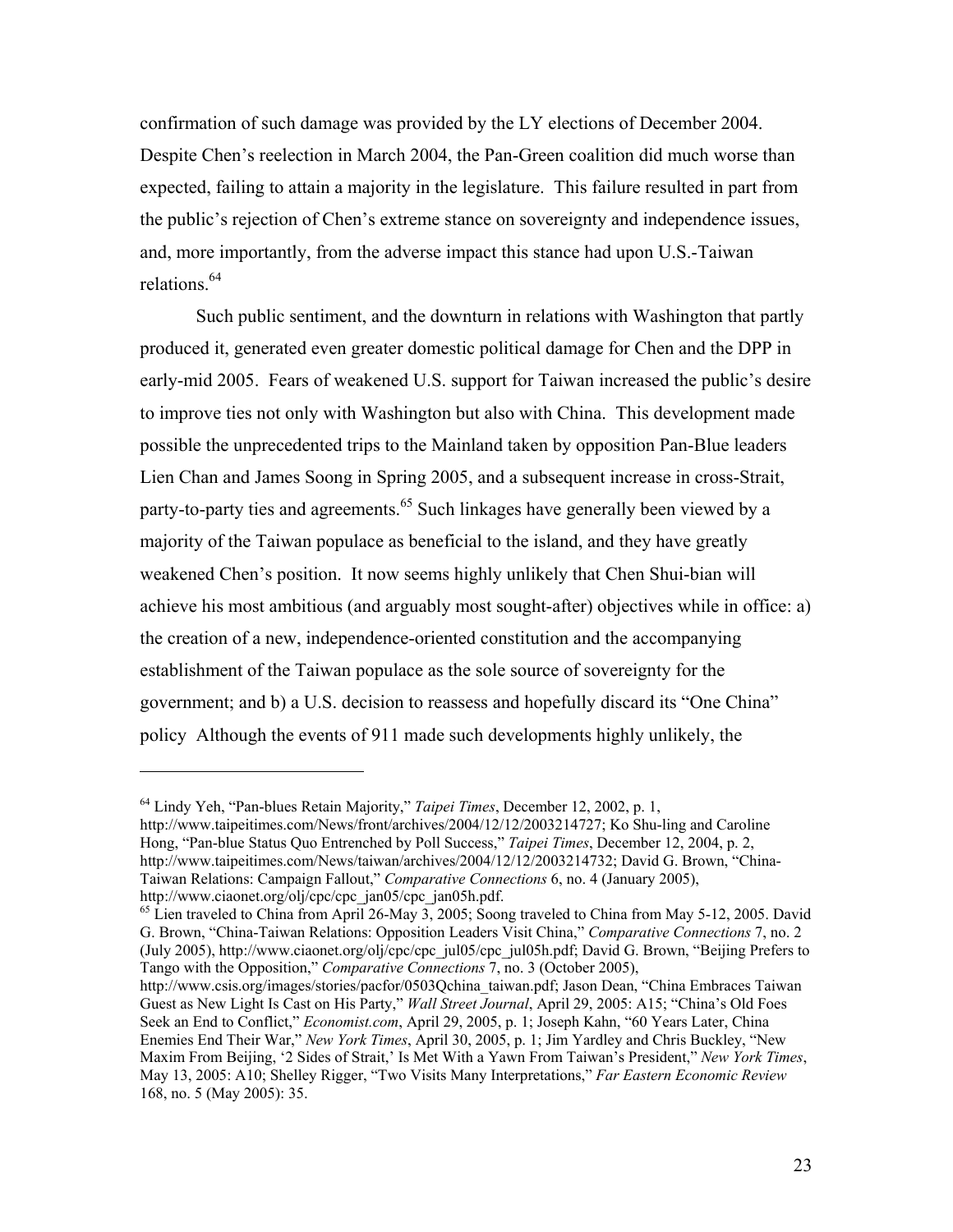deterioration in U.S.-Taiwan relations during the first Chen Shui-bian Administration made them impossible.

Finally, despite all the above, one should not overestimate the extent or impact of the deterioration in U.S.-Taiwan relations that occurred during the first Chen Administration. Despite clear mistakes and miscalculations that have arguably damaged Chen's stature in Washington, the Bush Administration---and the U.S. Congress---remain highly supportive of Taiwan's democratic freedoms and right to determine its own future without threat or pressure from China. Moreover, President Bush continues to urge China to reach out to Taiwan, and his administration continues to provide significant levels of military assistance to the island.<sup>66</sup> He also continues to uphold all the basic, longstanding elements of U.S. policy toward Taiwan, as well as the beneficial (for Taiwan) changes in policy made during his first term. It is also likely that the Bush Administration will support future changes in Taiwan's constitution---and public referenda---as long as such actions do not alter the existing status quo as defined by Washington.

#### **V. The First Administration in Retrospect**

 $\overline{a}$ 

Unfortunately, it appears that Chen Shui-bian has absorbed few, if any, of the above lessons of the past regarding the U.S.-Taiwan relationship. The situation between Taipei and Washington during Chen's second term in office has remained strained at best, despite some occasionally positive rhetoric on both sides. In fact, Chen has continued to undertake what Washington regards as provocative and destabilizing actions, and has at times rejected efforts by the U.S. to rein him in. This has occurred despite the issuance by the Bush Administration of unusually blunt messages to Chen after his narrow reelection in March 2004 that any attempt to formalize the de facto independence of Taiwan or otherwise to alter unilaterally the status quo in his second term would put at risk Washington's support for Taipei.<sup>67</sup>

<sup>67</sup> Susan V. Lawrence, "Bush to Chen: Don't Risk It," *Far Eastern Economic Review,* May 20, 2004, http://taiwansecurity.org/News/2004/FEER-200504.htm, p. 28.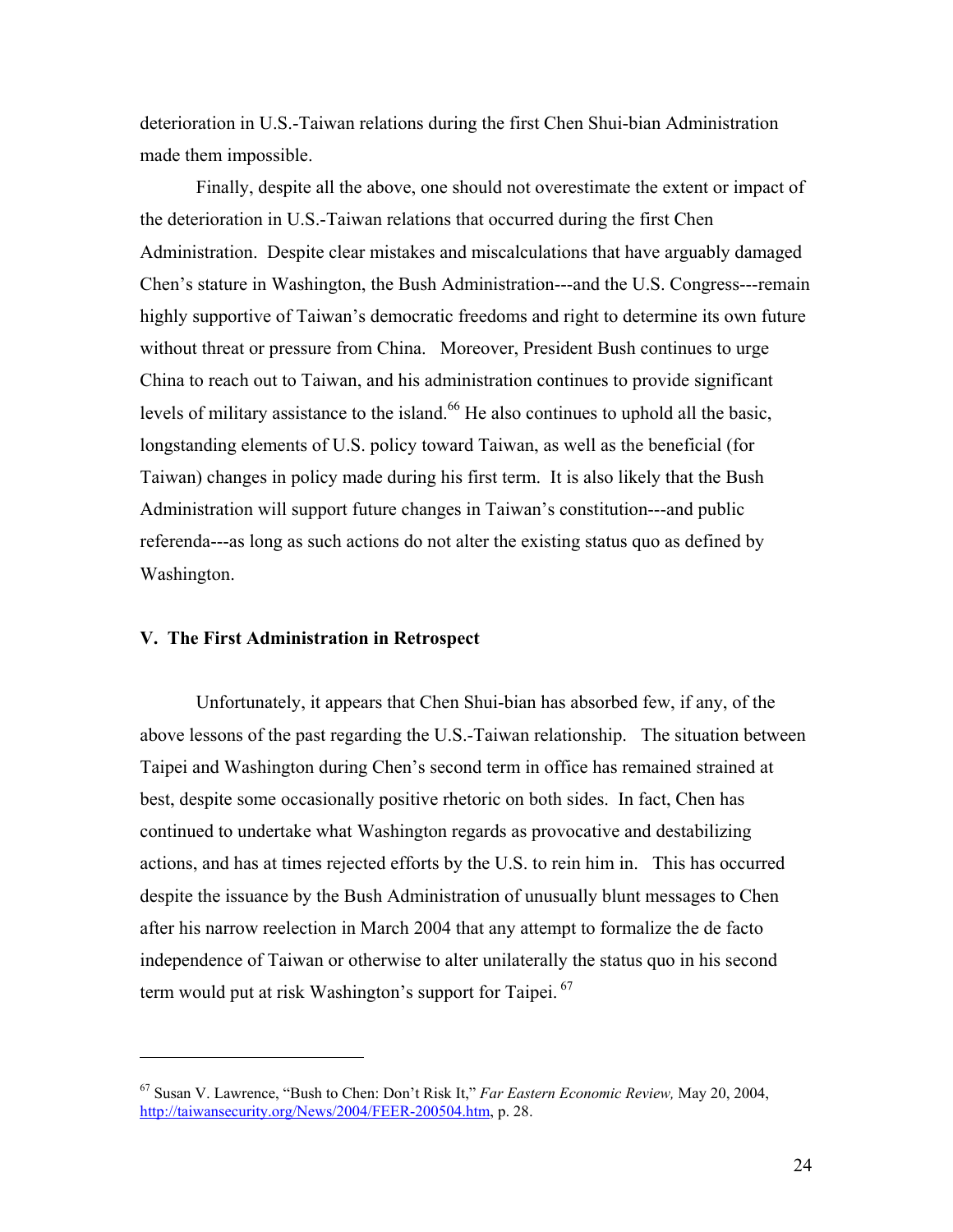Chen initially seemed to heed such warnings. In May 2004, he delivered what most analysts viewed as a highly restrained inauguration speech, "….pledging no unilateral action to change the status quo with China; a clarification that any changes to the current constitution would not touch on sensitive areas such as the definition of national territory; and the notable omission of his often repeated phrase, condemned by Beijing, of "one country on either side of the Taiwan Strait."<sup>568</sup> Equally important, Washington was permitted to review Chen's remarks prior to their delivery.

However, when confronted by domestic political challenges or a defeat at the polls---as part of a steady overall decline in his (and the DPP's) popularity---Chen has not hesitated to risk further damage to his relations with Washington by attempting to improve his political standing through appeals to domestic "pro-independence" sentiment, or to place pressure on his political opponents. For example, in the run-up to important local elections in December 2005 that many viewed as a bellweather of the DPP's fortunes, and in the months following the party's subsequent devastating defeat during those elections (as a result of popular perceptions of growing incompetence and corruption), Chen "…continued to hammer on themes that further distanced Taiwan from the concept of "one China" and that were seen in Washington and Beijing as challenges to the cross-Strait status quo."<sup>69</sup>

The most important such theme---and the putative centerpiece of his second term agenda---involved his growing advocacy of a thorough revision of the constitution from "the bottom-up, and the outside-in", i.e., on the basis of popular views, apparently regardless of the implications for cross-Strait stability.<sup>70</sup> The most damaging actions by Chen came in 2006, however. In his 1 January address to the nation, Chen stressed that "…issues concerning national identity are an inescapable reality that must be confronted and addressed."71 Of even greater significance, on February 27, he announced that the National Unification Council (NUC) created by former president Lee Teng-hui in 1991 would "cease to function" and that the National Unification Guidelines (NUG) that the

<sup>&</sup>lt;sup>68</sup> Andrew Perrin, "To the Brink and Back," Time Asia, May 31, 2004.

<sup>69</sup> Alan Romberg, "The Taiwan Tangle," China Leadership Monitor, No.18, p.2.

<sup>70</sup> Romberg, p.2. In his 10 October National Day address, Chen insisted that long-term political stability in Taiwan required "comprehensive reviews and revisions" of the constitution, and thus set the scene for "…what could well become a free-for-all in which radical, independence-oriented draft amendments or even full texts would likely be put forward…".

<sup>&</sup>lt;sup>71</sup> The text is available at  $\frac{http://www.gio.tw/taiwan-website/4-oa/20060101/2006010101.html}{http://www.gio.tw/taiwan-website/4-oa/20060101/2006010101.html}$ .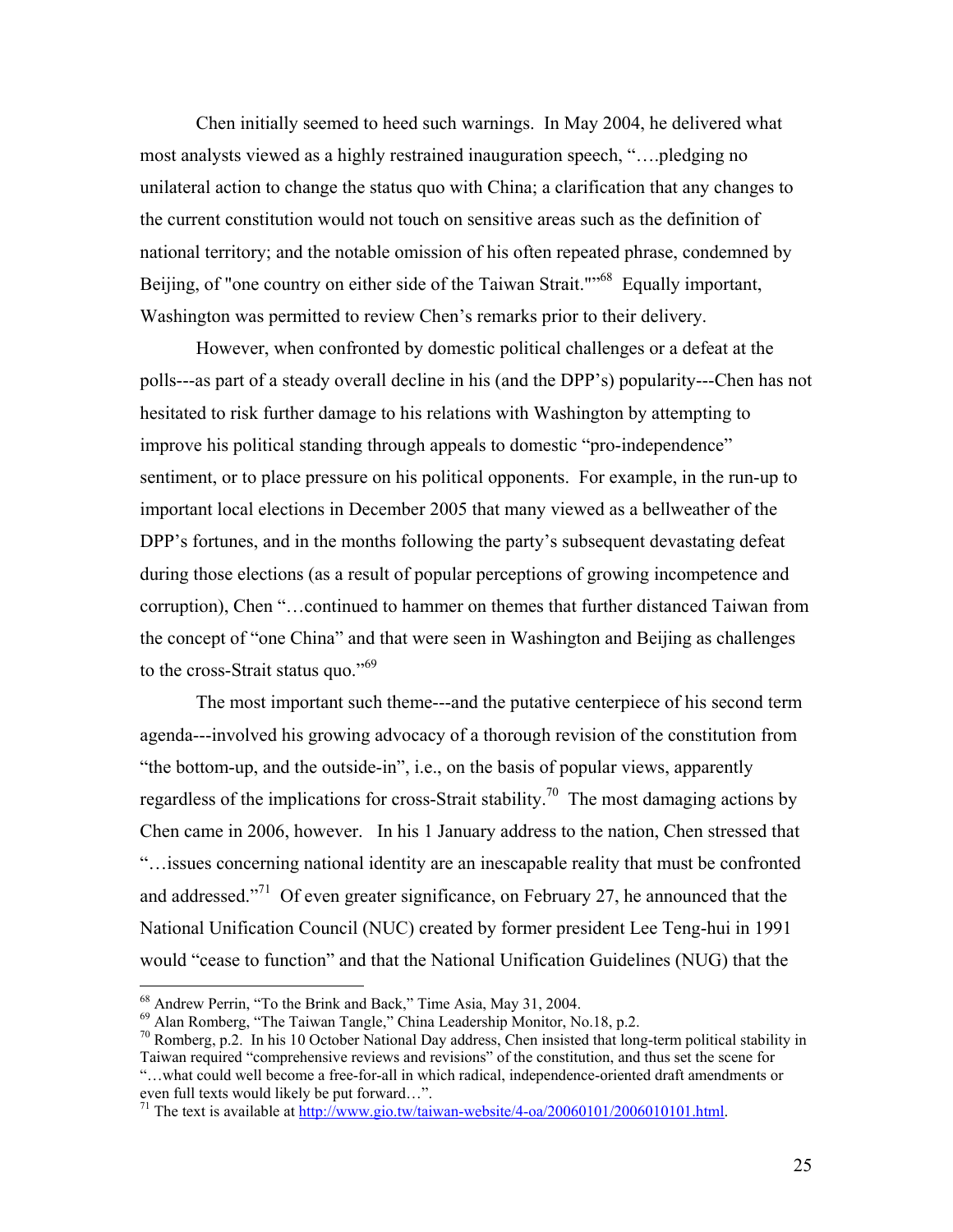NUC created would "cease to apply." Chen apparently justified this violation of his "five noes" 2000 inaugural pledge by asserting, in his earlier 1 January speech, that Beijing had invalidated the stated precondition of that pledge by undertaking actions that signaled its intention to use force against Taiwan.<sup>72</sup>

Senior U.S. officials had attempted to persuade Chen beforehand not to abolish the Guidelines and Council. In fact, State Department officials were adamant that Chen must be deterred from any attempt to alter either entity. Hence, they were perplexed when NSC officials subsequently negotiated a "compromise" with Taipei that utilized the phrase "cease to…" instead of "abolish" and angered when a U.S. spokesman publicly indicated Washington's acceptance of Chen's February 27 statement. When some senior Taipei officials subsequently (and predictably, some would argue) stated in private that there was no difference between the words "abolish" and "cease to function or apply," the State Department called for Taipei "publicly to correct the record and unambiguously affirm that the February 27 announcement did not abolish the National Unification Council and did not change the status quo, and that the assurances (i.e., presumably the five noes---author) remain in effect."<sup>73</sup> As Alan Romberg states, Taipei "... never entirely cleared the air on this issue and Washington's anger and suspicion over Taiwan's word games did not fully dissipate."<sup>74</sup>

Chen also continued to press for a "bottom-up, outside-in" constitutional revision process, and asserted publicly in mid-March that Taiwan must adopt an "open attitude" regarding whether or not to alter the national name, territory, or flag.<sup>75</sup> He followed this statement with interviews in late April 2006 in which he reasserted Taiwan's "independent, sovereign status" and contrasted the "one China, a totalitarian China" with "democratic Taiwan."76 These statements again contradicted Chen's May 2004 inaugural pledge and produced enormous concern in Washington.

1

73 Department of State Press Statement 2006/241, 2 March 2006, at

 $72$  Romberg, pp. 5-6.

http://www.state.gov/r/pa/prs/ps/2006/62488.htm. According to knowledgeable observers, the apparent difference between State and the NSC over how to handle Chen's actions in this specific case are largely tactical, and do not reflect a broader institutional divide over U.S.-Taiwan relations. 74 Romberg, p.10.

<sup>&</sup>lt;sup>75</sup> "President Chen Interviewed by Washington Post (Transcript)" Washington Post, 13 March 2006. <sup>76</sup> Wall Street Journal, 25 April, 2006. "Full Text of Questions and Answers of Chen Shui-bian's Exclusive Interview With Japan's 'Sankei Shimbun,'" 27 April 2006.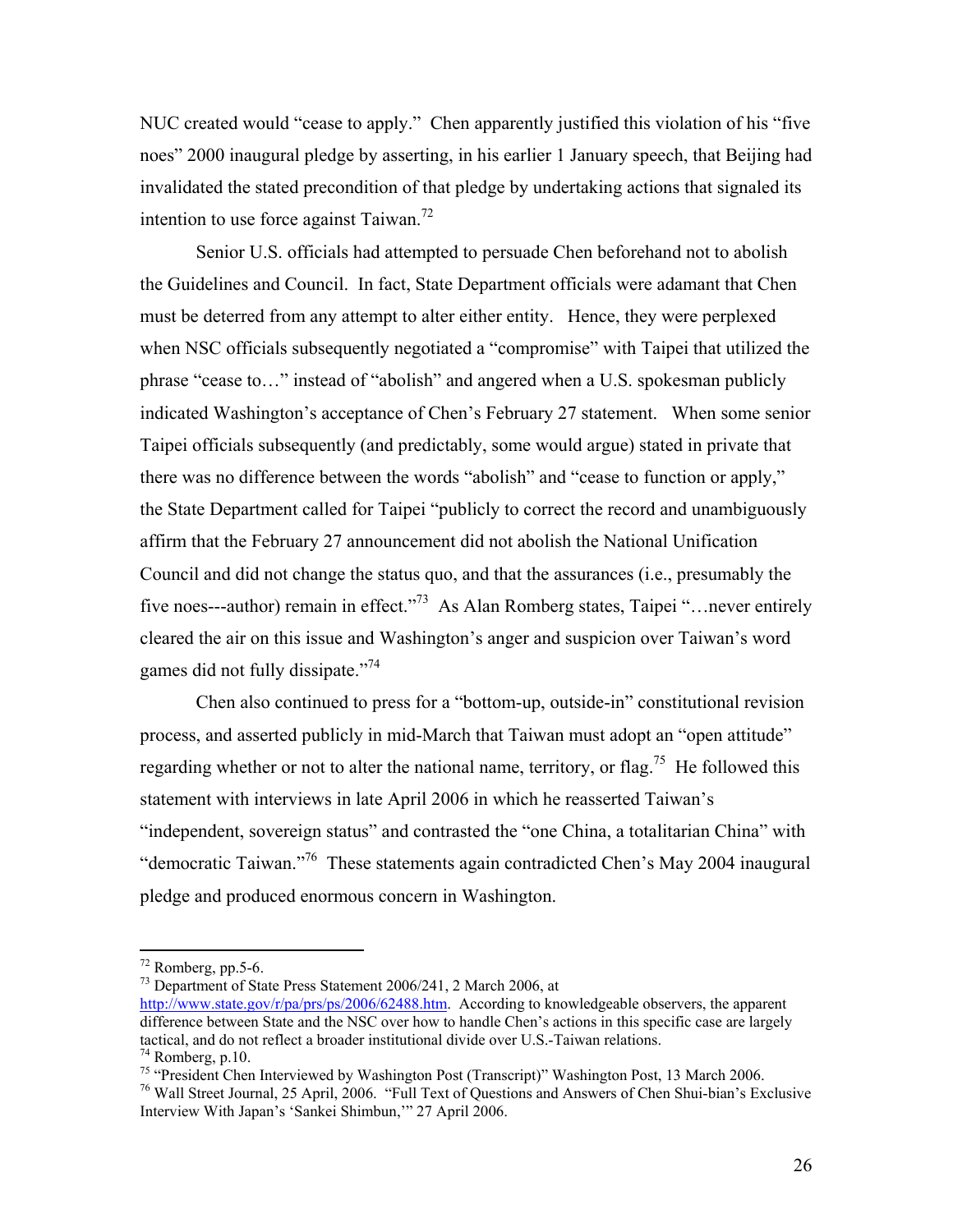The Bush administration communicated its displeasure to Chen in a variety of ways. It issued blunt and icy official statements warning Chen to abide by his past commitments. It also accorded relatively high-profile treatment to KMT chairman and leading presidential challenger Ma Ying-jeou during his visit to Washington in March. Moreover, President Bush reaffirmed Washington's lack of support for Taiwan independence and did not specifically mention China's military buildup (which Secretary of State Condoleezza Rice had recently pointed to) during the visit to Washington of PRC President Hu Jintao in April. Perhaps most notably, Washington offered Chen only brief refueling stops in Honolulu and Anchorage during his trip to Latin America in May, thus striking a major contrast with past transit-stop treatment and communicating a clear rebuke to the Taiwan president. In response, Chen abruptly cancelled his plan to transit Anchorage on his return from Latin America, and downplayed the significance of recent events, asserting that they would not seriously harm U.S.-Taiwan relations and that he would continue to cooperate with Washington  $(!)$ .<sup>77</sup>

The overall timing and content of Chen's words and actions regarding cross-Strait issues during his second term clearly confirm that domestic political imperatives---as viewed by an increasingly weak Chen administration---continue to outweigh greatly the need to improve ties with the United States. Indeed, as in his first term, Chen has continued his effort to gain political support domestically by openly defying Washington at times, by seeking to pressure Ma Ying-jeou into taking presumably unpopular actions (such as defending the NUC/NUG), or by attempting to provoke a Chinese response that he could use to his advantage. And yet, Chen's machinations have not produced the desired effect: Beijing (and Ma) have generally avoided taking the bait and his popularity among the electorate has remained extremely low (at around the mid-twenty percent level or lower), in part because of his ongoing problems with Washington.<sup>78</sup>

Thus, the events of Chen's second term suggest that the major features (and especially the dysfunctional qualities) evident in US-Taiwan relations during the first Chen administration have been largely carried over into the second administration, albeit

 $77$  For these and other related points, see Romberg, pp.11-15.

 $^{78}$  However, personal scandals and corruption charges involving Chen's wife, son-in-law and a presidential aide have added enormously to his political problems since spring 2006, resulting in pressure for him to resign or be recalled. For details, see "Taiwan's President Mired in Scandals, Survives Recall Vote, Jane Rickards, Washington Post, June 28, 2006, p.A21.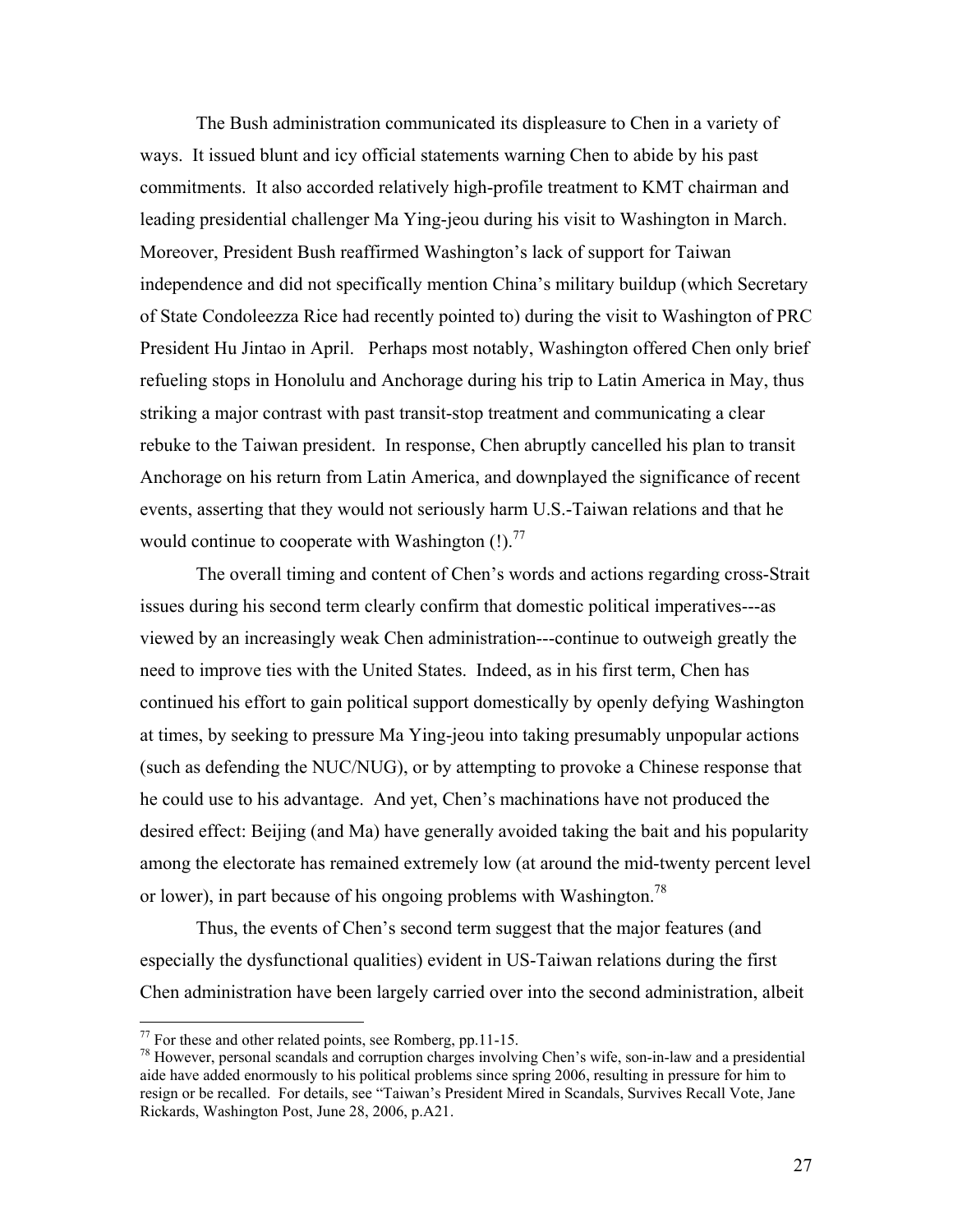for slightly different reasons. In Chen's first term, worsening US-Taiwan relations resulted primarily from the interaction of two sets of factors: on the one hand, a fundamental change in U.S. global strategic priorities (alongside a growing sense of disappointment in the inability of Taiwan to strengthen its defensive capabilities) that significantly lowered U.S. tolerance for any destabilizing actions by either Beijing or Taipei; on the other hand, Chen's incorrect view that a conservative, pro-Taiwan, democracy-championing U.S. president would support his radical moves toward independence, despite the growing US need to avoid a crisis with China as a result of developments since 911. In the second Chen term, U.S. priorities and views have remained largely unchanged, although Washington's distrust of Chen has increased enormously due to the events of the first term, reinforced by President Bush's personal dislike of the Taiwan president. On the other hand, Chen has apparently dropped his naive view of U.S. backing for his attempts to advance Taiwan independence, and has lost enormous support among the electorate. His continued efforts to press the envelope are now largely due to a desire to regain lost ground politically, and perhaps to reburnish his greatly tarnished reputation.

In general, U.S.-Taiwan relations have without doubt suffered significantly under Chen Shui-bian, due to his commitment to "consolidating" earlier gains made in moving Taiwan toward a situation of permanent, *de jure* separation from the Mainland, and his closely related effort to strengthen his (and the DPP's) political position by appealing to the "Deep Green" (i.e., strongly pro-independence) end of the political spectrum. Chen apparently believes that any damage done to the U.S.-Taiwan relationship as a consequence would be temporary and repairable. For its part, the U.S. could probably have minimized some of this damage, by recognizing more completely Chen's primary orientation toward his domestic political environment, and by anticipating various provocative moves that he might make in response to US actions. And yet, from a broader perspective, it is quite possible that Chen Shui-bian's destabilizing policies and actions toward Beijing and the United States have paradoxically increased the likelihood that strong public support for a more pragmatic and realistic long-term approach to cross-Strait relations will emerge, within both the KMT and the DPP. This, in turn, could lay the foundation for a more stable and mutually beneficial long-term US-Taiwan